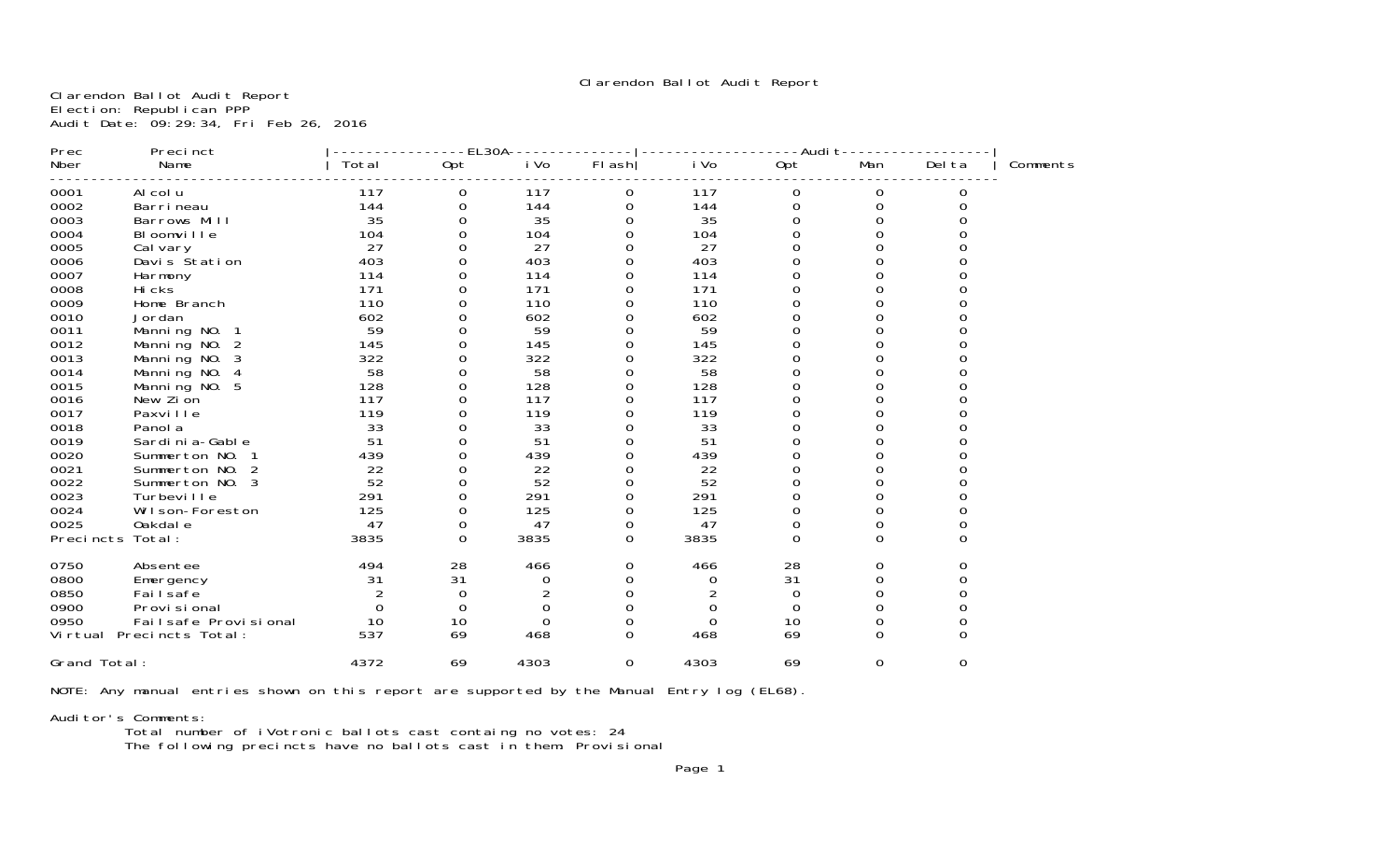# Clarendon Ballot Audit Report

This audit is complete and has no exceptions.

EL30A iVo to EL155 to EL152 Cross Check and Cancelled Ballots.

|                                                        | EL30A Ivo Ballots   EL155 Ballots   EL152 Ballots                                                                                                                                                                                  |                                                                          |                                                                                                 |
|--------------------------------------------------------|------------------------------------------------------------------------------------------------------------------------------------------------------------------------------------------------------------------------------------|--------------------------------------------------------------------------|-------------------------------------------------------------------------------------------------|
| 4303<br>Del ta from EL30A                              | 4303<br>0<br>Delta from EL155                                                                                                                                                                                                      | 4303<br>0<br>$\mathbf 0$                                                 |                                                                                                 |
|                                                        | Cast By Voter  <br>$\overline{Cast}$ By Poll Wkr $\mid$<br>Blank Cast by PW                                                                                                                                                        | 4302<br>$\mathbf 0$                                                      |                                                                                                 |
|                                                        | Cancelled Ballots                                                                                                                                                                                                                  | 51                                                                       |                                                                                                 |
|                                                        | Wrong Ballot<br>Voter Left AB<br>Voter Left BB<br>Voter Request<br>Printer Problem<br>Terminal Problem<br>Other Reason                                                                                                             | 11<br>$\overline{2}$<br>1<br>$\overline{7}$<br>$\overline{2}$<br>9<br>19 | (AB = After ballot selected by poll worker.)<br>$(BB = Before ballot selected by poll worker.)$ |
| Number of ADA audio enabled events in this election: 2 | Precinct Number and Name <b>Machine</b> Date Time                                                                                                                                                                                  |                                                                          |                                                                                                 |
|                                                        | 0015 Manning NO. 5 5 5135488 01/21/2016 10:48:05 0019 Sardinia-Gable 5 5138768 01/21/2016 10:40:47                                                                                                                                 |                                                                          |                                                                                                 |
|                                                        | Election Date: 02/20/2016<br>In all but the Absentee Precicnt events reported before election<br>day are due to testing. Machines reported with precinct unknown<br>had ADA Audio Enabled Events but no ballots were cast on them. |                                                                          |                                                                                                 |
|                                                        |                                                                                                                                                                                                                                    |                                                                          | Note: The following machines(s) have audit records but no ballots were cast on them: 5128788    |

 Because they do not have ballots cast, they cannot be matched to a precinct. This is not an issue as long as the EL30A Ivo Ballots, the EL155 Ballots and the EL152 Ballots match in the table immdiately above.

How to read this report.

This is the ballot level report. It compares the number of ballots cast in the tabulation report, the EL30A with the number of ballots cast in the audit data.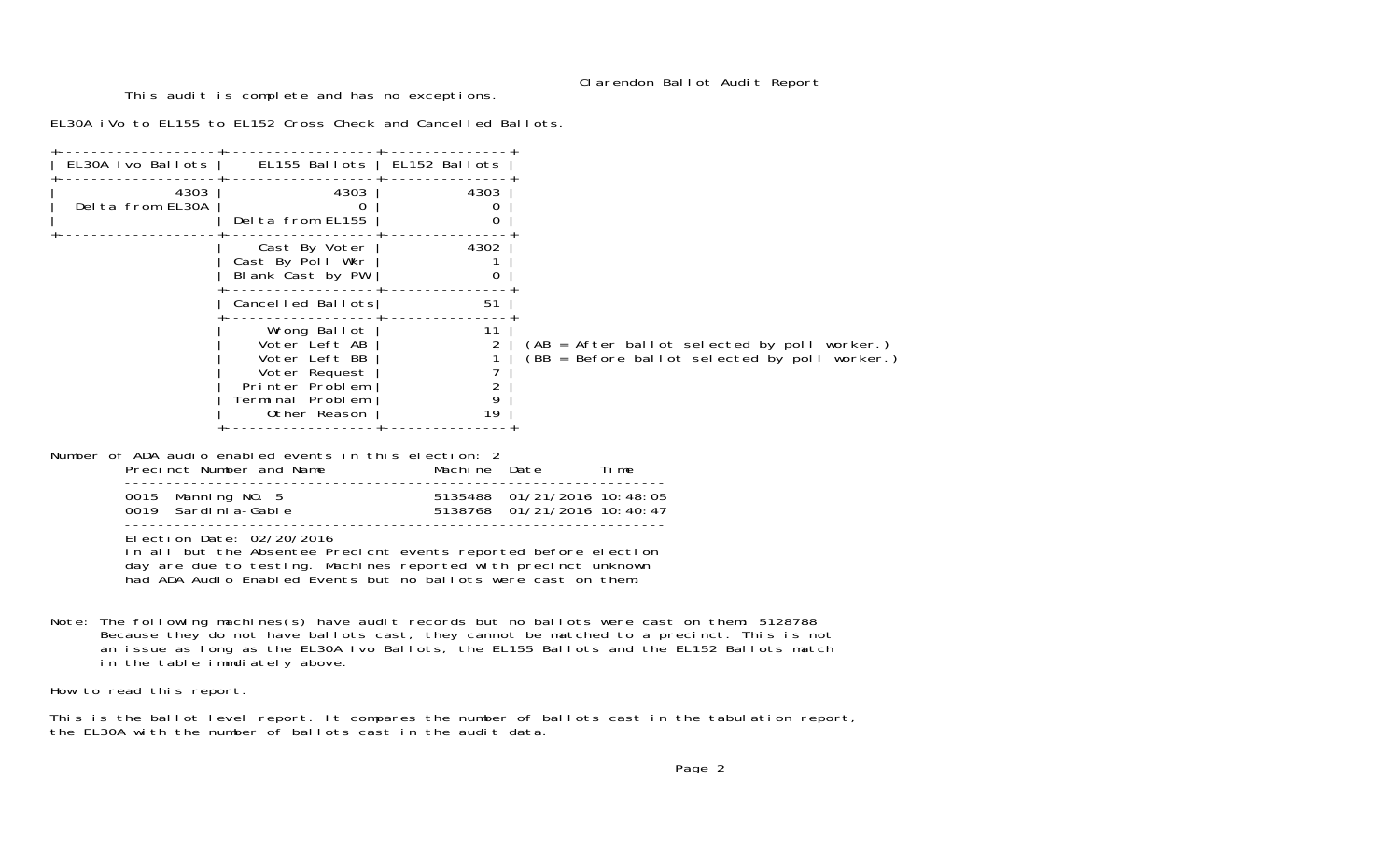Clarendon Ballot Audit Report

The values read from the EL30A report are reported in four categories; Total, Optical (Opt), iVotronic (iVo) and Flash. None of these values on each line are calculated but parsed from the actual report. The total lines are the calculated sums of the individual precince line values.

The Opt totals are the total number of ballots cast on paper ballots that were scanned into the optical scanner and transferred to the tabulation computer via memory stick or ZipDisk (depending on the type of device, M100 or M650 used to scan the ballots.) Optical totals should exist only in some but not all of the Virtual Precincts at the bottom of the table.

The iVo totals are the results gathered from the PEBs (Personal Electronic Ballot) which are used to open and close an iVotronic voting machine and, after the polls have closed, gather the ballots cast for transmission to the tabulation system.

The Flash totals are the totals that are read from the flash cards in the rare event that the ballots cannot be copied from the machine to the PEB or from the PEB to the tabulating machine.

The values on the Audit side come from the iVotronic audit data that is read from the flash cards as part of the audit process. That process combines the individual machine data into two master audit files, the EL155 Vote image log and the EL152 iVotronic event log. The EL155 contains a record of all the votes cast on a ballot. The vote images indicate the machine 0counting the number of asterisks in a precint we get the number of ballots cast in that precinct. That number should always match the number in the iVo column on the EL30A side of the report.

Optical ballots do not have electonically readable audit files. So if the audit data iVotronic total does not match the EL30A Total value, the auditor is prompted to read the paper report from the optical scanner and enter the total ballots cast into the auditing program.

If the sum of the audit iVotronic and Optical ballots cast still do not match the EL30A total value, then the audit software reads the EL68 Manual Entry log for any changes made in that precinct to either the iVo or Opt totals by the CEC staff. It displays any manual entries to the auditor for inclusion into the totals. If accepted by the auditor these entries are automatically added to the Man column from the Manual Entry log.

Finally, the audit software calculates the Delta value which should be zero unless the sum of the iVo, the Opt and the Man do not match the EL30A Total column. If the Delta is greater than zero then audit data is missing. A comment will be placed on that line in the report indicating missing audit data. If the Delta value is less than zero then there are more ballots in the audit data than there are in the tabulated data and a comment will be placed on that line in the report.

Wherever possible, the audit system will attempt to indicate where the difference is by displaying the iVotronic machine numbers and the number of ballots cast on that machine that exist in the audit data.In the case of missing tabulated data, it might be possible to identify a machine that has the same number of ballots cast as the delta value and that number and ballot count will be highlited with  $a <$  sign. If there is a non zero Delta value there will be an entry by the auditor explaining the variance.

Finally, there is a EL30A iVo to EL155 to EL152 Cross Check and Cancelled Ballots table in the report This table should indicate that the nubmer ballots cast in the EL30A match the numbers in the EL155 and the EL152 report. Then there are some statistics pulled from the EL152 repor that indicate how many ballots were cast by the voter and the number cast by the poll worker. Lastly the number of ballots that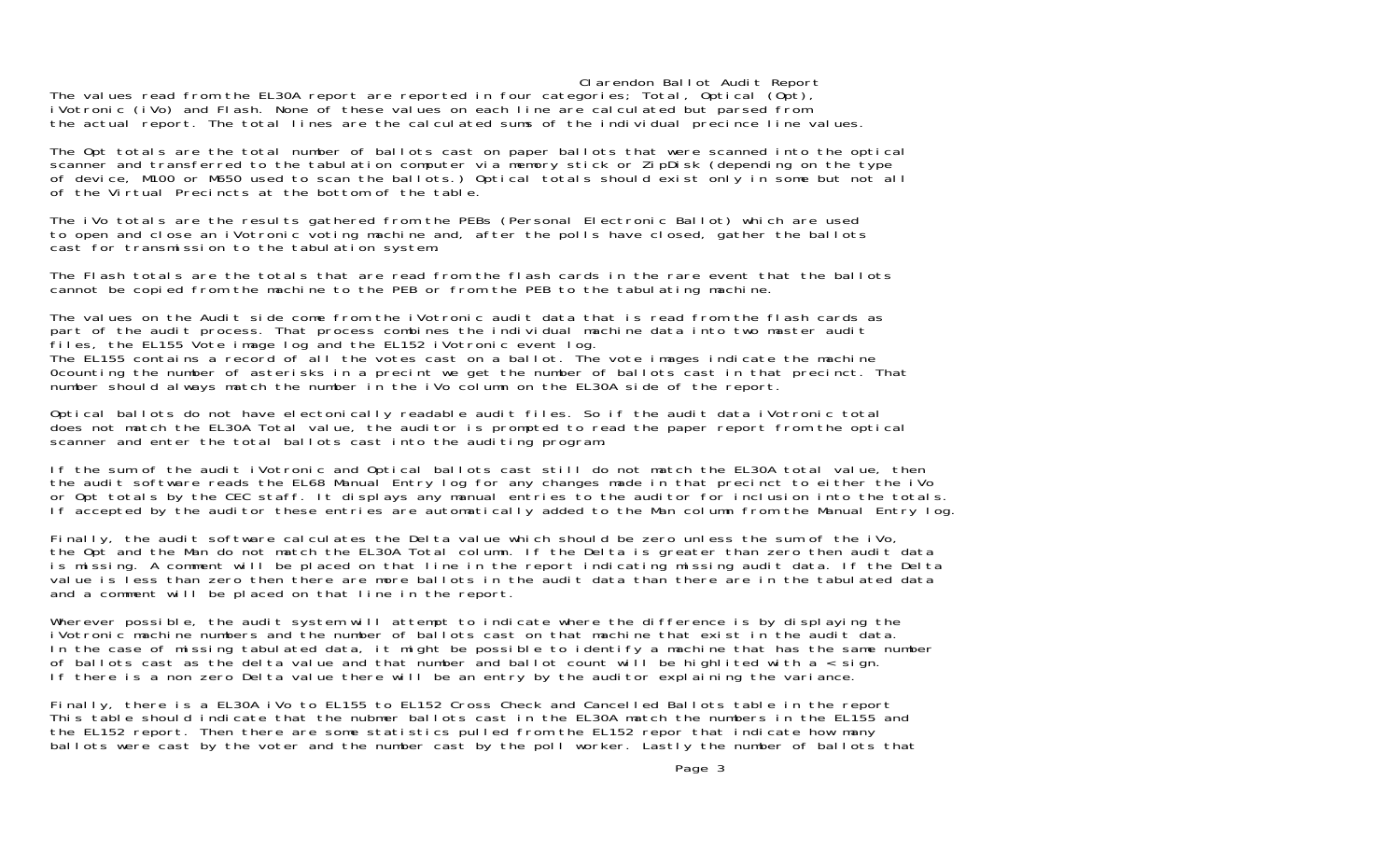Clarendon Ballot Audit Report were cancelled and the reason they were cancelled. It should be noted that the reason cancelled is chosen from a pull down menu presented to the poll worker when a ballot is cancelled, there is no way to validate the poll worker's choice.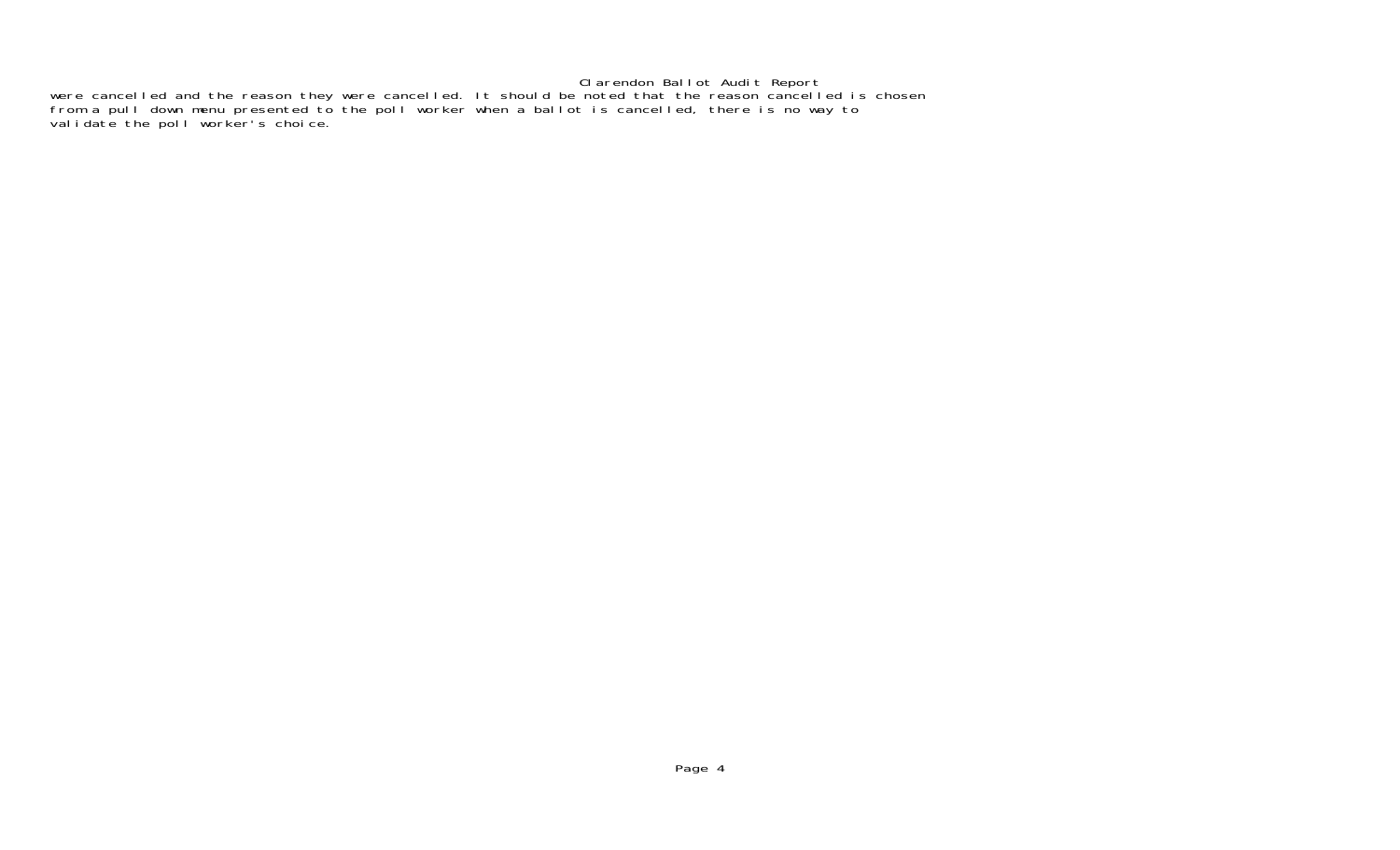Clarendon Vote Level Audit Report Election: Republican PPP Audit Date: 09:29:44, Fri Feb 26, 2016

| Total Optical<br>Candi date<br>Party<br>i Vo<br>FI ash<br>i Vo<br>Deltal Comments<br>0ffi ce<br>0001 Al col u<br>President District 6<br>Jeb Bush<br>-11<br>11<br>0<br>11<br>$\overline{0}$<br>$\Omega$<br>President District 6<br>Ben Carson<br>4<br>0<br>Chris Christie<br>$\Omega$<br>0<br>0<br>0 * No Audit Data expected or found<br>President District 6<br>35<br>35<br>Ted Cruz<br>President District 6<br>35<br>* No Audit Data expected or found<br>President District 6<br>Carly Fiorina<br>$\Omega$<br>$\Omega$<br>Jim Gilmore<br>* No Audit Data expected or found<br>President District 6<br>Ω<br>0<br>Mi ke Huckabee<br>No Audit Data expected or found<br>President District 6<br>$\Omega$<br>President District 6<br>John R Kasich<br>President District 6<br>Rand Paul<br>29<br>29<br>Marco Rubio<br>President District 6<br>29<br>* No Audit Data expected or found<br>President District 6<br>Rick Santorum<br>$\Omega$<br>$\Omega$<br>35<br>35<br>Donald J Trump<br>President District 6<br>0<br>35<br>0002 Barri neau<br>Jeb Bush<br>President District 6<br>8<br>8<br>0<br>0<br>Ben Carson<br>11<br>11<br>11<br>President District 6<br>0<br>0<br>* No Audit Data expected or found<br>President District 6<br>Chris Christie<br>$\mathbf 0$<br>0<br>0<br>President District 6<br>Ted Cruz<br>63<br>63<br>0<br>63<br>Carly Fiorina<br>* No Audit Data expected or found<br>President District 6<br>0<br>0<br>0<br>Jim Gilmore<br>O<br>$\Omega$<br>* No Audit Data expected or found<br>President District 6<br>0 * No Audit Data expected or found<br>President District 6<br>Mi ke Huckabee<br>O<br>President District 6<br>John R Kasich<br>0<br>* No Audit Data expected or found<br>0<br>Ω<br>$\overline{0}$<br>0<br>President District 6<br>Rand Paul<br>0<br>0<br>$\Omega$<br>* No Audit Data expected or found<br>Marco Rubio<br>10<br>President District 6<br>10<br>10<br>0<br>* No Audit Data expected or found<br>Rick Santorum<br>President District 6<br>$\Omega$<br>$\Omega$<br>0<br>50<br>50<br>President District 6<br>Donald J Trump<br>0<br>$\Omega$<br>50<br>0003 Barrows Mill<br>President District 6<br>Jeb Bush<br>0<br>0<br>* No Audit Data expected or found<br>$\overline{O}$<br>President District 6<br>Ben Carson<br>0<br>$\Omega$<br>* No Audit Data expected or found<br>President District 6<br>Chris Christie<br>0<br>0<br>$\Omega$<br>13<br>Ted Cruz<br>13<br>President District 6<br>13<br>0<br>* No Audit Data expected or found<br>Carly Fiorina<br>President District 6<br>0<br>$\Omega$<br>Jim Gilmore<br>* No Audit Data expected or found<br>President District 6<br>$\Omega$<br>* No Audit Data expected or found<br>President District 6<br>Mi ke Huckabee<br>0<br>$\Omega$<br>President District 6<br>John R Kasich<br>* No Audit Data expected or found<br>President District 6<br>Rand Paul<br>Marco Rubio<br>President District 6<br>* No Audit Data expected or found<br>President District 6<br>Rick Santorum<br>0<br>$\Omega$<br>O<br>Ω | Precinct Number / Name |  |  | -------------EL30A----------------- ----Audit------- |  |  |  |  |  |  |
|--------------------------------------------------------------------------------------------------------------------------------------------------------------------------------------------------------------------------------------------------------------------------------------------------------------------------------------------------------------------------------------------------------------------------------------------------------------------------------------------------------------------------------------------------------------------------------------------------------------------------------------------------------------------------------------------------------------------------------------------------------------------------------------------------------------------------------------------------------------------------------------------------------------------------------------------------------------------------------------------------------------------------------------------------------------------------------------------------------------------------------------------------------------------------------------------------------------------------------------------------------------------------------------------------------------------------------------------------------------------------------------------------------------------------------------------------------------------------------------------------------------------------------------------------------------------------------------------------------------------------------------------------------------------------------------------------------------------------------------------------------------------------------------------------------------------------------------------------------------------------------------------------------------------------------------------------------------------------------------------------------------------------------------------------------------------------------------------------------------------------------------------------------------------------------------------------------------------------------------------------------------------------------------------------------------------------------------------------------------------------------------------------------------------------------------------------------------------------------------------------------------------------------------------------------------------------------------------------------------------------------------------------------------------------------------------------------------------------------------------------------------------------------------------------------------------------------------------------------------------------------------------------------------------------------------------------------------------------------------------------------------|------------------------|--|--|------------------------------------------------------|--|--|--|--|--|--|
|                                                                                                                                                                                                                                                                                                                                                                                                                                                                                                                                                                                                                                                                                                                                                                                                                                                                                                                                                                                                                                                                                                                                                                                                                                                                                                                                                                                                                                                                                                                                                                                                                                                                                                                                                                                                                                                                                                                                                                                                                                                                                                                                                                                                                                                                                                                                                                                                                                                                                                                                                                                                                                                                                                                                                                                                                                                                                                                                                                                                              |                        |  |  |                                                      |  |  |  |  |  |  |
|                                                                                                                                                                                                                                                                                                                                                                                                                                                                                                                                                                                                                                                                                                                                                                                                                                                                                                                                                                                                                                                                                                                                                                                                                                                                                                                                                                                                                                                                                                                                                                                                                                                                                                                                                                                                                                                                                                                                                                                                                                                                                                                                                                                                                                                                                                                                                                                                                                                                                                                                                                                                                                                                                                                                                                                                                                                                                                                                                                                                              |                        |  |  |                                                      |  |  |  |  |  |  |
|                                                                                                                                                                                                                                                                                                                                                                                                                                                                                                                                                                                                                                                                                                                                                                                                                                                                                                                                                                                                                                                                                                                                                                                                                                                                                                                                                                                                                                                                                                                                                                                                                                                                                                                                                                                                                                                                                                                                                                                                                                                                                                                                                                                                                                                                                                                                                                                                                                                                                                                                                                                                                                                                                                                                                                                                                                                                                                                                                                                                              |                        |  |  |                                                      |  |  |  |  |  |  |
|                                                                                                                                                                                                                                                                                                                                                                                                                                                                                                                                                                                                                                                                                                                                                                                                                                                                                                                                                                                                                                                                                                                                                                                                                                                                                                                                                                                                                                                                                                                                                                                                                                                                                                                                                                                                                                                                                                                                                                                                                                                                                                                                                                                                                                                                                                                                                                                                                                                                                                                                                                                                                                                                                                                                                                                                                                                                                                                                                                                                              |                        |  |  |                                                      |  |  |  |  |  |  |
|                                                                                                                                                                                                                                                                                                                                                                                                                                                                                                                                                                                                                                                                                                                                                                                                                                                                                                                                                                                                                                                                                                                                                                                                                                                                                                                                                                                                                                                                                                                                                                                                                                                                                                                                                                                                                                                                                                                                                                                                                                                                                                                                                                                                                                                                                                                                                                                                                                                                                                                                                                                                                                                                                                                                                                                                                                                                                                                                                                                                              |                        |  |  |                                                      |  |  |  |  |  |  |
|                                                                                                                                                                                                                                                                                                                                                                                                                                                                                                                                                                                                                                                                                                                                                                                                                                                                                                                                                                                                                                                                                                                                                                                                                                                                                                                                                                                                                                                                                                                                                                                                                                                                                                                                                                                                                                                                                                                                                                                                                                                                                                                                                                                                                                                                                                                                                                                                                                                                                                                                                                                                                                                                                                                                                                                                                                                                                                                                                                                                              |                        |  |  |                                                      |  |  |  |  |  |  |
|                                                                                                                                                                                                                                                                                                                                                                                                                                                                                                                                                                                                                                                                                                                                                                                                                                                                                                                                                                                                                                                                                                                                                                                                                                                                                                                                                                                                                                                                                                                                                                                                                                                                                                                                                                                                                                                                                                                                                                                                                                                                                                                                                                                                                                                                                                                                                                                                                                                                                                                                                                                                                                                                                                                                                                                                                                                                                                                                                                                                              |                        |  |  |                                                      |  |  |  |  |  |  |
|                                                                                                                                                                                                                                                                                                                                                                                                                                                                                                                                                                                                                                                                                                                                                                                                                                                                                                                                                                                                                                                                                                                                                                                                                                                                                                                                                                                                                                                                                                                                                                                                                                                                                                                                                                                                                                                                                                                                                                                                                                                                                                                                                                                                                                                                                                                                                                                                                                                                                                                                                                                                                                                                                                                                                                                                                                                                                                                                                                                                              |                        |  |  |                                                      |  |  |  |  |  |  |
|                                                                                                                                                                                                                                                                                                                                                                                                                                                                                                                                                                                                                                                                                                                                                                                                                                                                                                                                                                                                                                                                                                                                                                                                                                                                                                                                                                                                                                                                                                                                                                                                                                                                                                                                                                                                                                                                                                                                                                                                                                                                                                                                                                                                                                                                                                                                                                                                                                                                                                                                                                                                                                                                                                                                                                                                                                                                                                                                                                                                              |                        |  |  |                                                      |  |  |  |  |  |  |
|                                                                                                                                                                                                                                                                                                                                                                                                                                                                                                                                                                                                                                                                                                                                                                                                                                                                                                                                                                                                                                                                                                                                                                                                                                                                                                                                                                                                                                                                                                                                                                                                                                                                                                                                                                                                                                                                                                                                                                                                                                                                                                                                                                                                                                                                                                                                                                                                                                                                                                                                                                                                                                                                                                                                                                                                                                                                                                                                                                                                              |                        |  |  |                                                      |  |  |  |  |  |  |
|                                                                                                                                                                                                                                                                                                                                                                                                                                                                                                                                                                                                                                                                                                                                                                                                                                                                                                                                                                                                                                                                                                                                                                                                                                                                                                                                                                                                                                                                                                                                                                                                                                                                                                                                                                                                                                                                                                                                                                                                                                                                                                                                                                                                                                                                                                                                                                                                                                                                                                                                                                                                                                                                                                                                                                                                                                                                                                                                                                                                              |                        |  |  |                                                      |  |  |  |  |  |  |
|                                                                                                                                                                                                                                                                                                                                                                                                                                                                                                                                                                                                                                                                                                                                                                                                                                                                                                                                                                                                                                                                                                                                                                                                                                                                                                                                                                                                                                                                                                                                                                                                                                                                                                                                                                                                                                                                                                                                                                                                                                                                                                                                                                                                                                                                                                                                                                                                                                                                                                                                                                                                                                                                                                                                                                                                                                                                                                                                                                                                              |                        |  |  |                                                      |  |  |  |  |  |  |
|                                                                                                                                                                                                                                                                                                                                                                                                                                                                                                                                                                                                                                                                                                                                                                                                                                                                                                                                                                                                                                                                                                                                                                                                                                                                                                                                                                                                                                                                                                                                                                                                                                                                                                                                                                                                                                                                                                                                                                                                                                                                                                                                                                                                                                                                                                                                                                                                                                                                                                                                                                                                                                                                                                                                                                                                                                                                                                                                                                                                              |                        |  |  |                                                      |  |  |  |  |  |  |
|                                                                                                                                                                                                                                                                                                                                                                                                                                                                                                                                                                                                                                                                                                                                                                                                                                                                                                                                                                                                                                                                                                                                                                                                                                                                                                                                                                                                                                                                                                                                                                                                                                                                                                                                                                                                                                                                                                                                                                                                                                                                                                                                                                                                                                                                                                                                                                                                                                                                                                                                                                                                                                                                                                                                                                                                                                                                                                                                                                                                              |                        |  |  |                                                      |  |  |  |  |  |  |
|                                                                                                                                                                                                                                                                                                                                                                                                                                                                                                                                                                                                                                                                                                                                                                                                                                                                                                                                                                                                                                                                                                                                                                                                                                                                                                                                                                                                                                                                                                                                                                                                                                                                                                                                                                                                                                                                                                                                                                                                                                                                                                                                                                                                                                                                                                                                                                                                                                                                                                                                                                                                                                                                                                                                                                                                                                                                                                                                                                                                              |                        |  |  |                                                      |  |  |  |  |  |  |
|                                                                                                                                                                                                                                                                                                                                                                                                                                                                                                                                                                                                                                                                                                                                                                                                                                                                                                                                                                                                                                                                                                                                                                                                                                                                                                                                                                                                                                                                                                                                                                                                                                                                                                                                                                                                                                                                                                                                                                                                                                                                                                                                                                                                                                                                                                                                                                                                                                                                                                                                                                                                                                                                                                                                                                                                                                                                                                                                                                                                              |                        |  |  |                                                      |  |  |  |  |  |  |
|                                                                                                                                                                                                                                                                                                                                                                                                                                                                                                                                                                                                                                                                                                                                                                                                                                                                                                                                                                                                                                                                                                                                                                                                                                                                                                                                                                                                                                                                                                                                                                                                                                                                                                                                                                                                                                                                                                                                                                                                                                                                                                                                                                                                                                                                                                                                                                                                                                                                                                                                                                                                                                                                                                                                                                                                                                                                                                                                                                                                              |                        |  |  |                                                      |  |  |  |  |  |  |
|                                                                                                                                                                                                                                                                                                                                                                                                                                                                                                                                                                                                                                                                                                                                                                                                                                                                                                                                                                                                                                                                                                                                                                                                                                                                                                                                                                                                                                                                                                                                                                                                                                                                                                                                                                                                                                                                                                                                                                                                                                                                                                                                                                                                                                                                                                                                                                                                                                                                                                                                                                                                                                                                                                                                                                                                                                                                                                                                                                                                              |                        |  |  |                                                      |  |  |  |  |  |  |
|                                                                                                                                                                                                                                                                                                                                                                                                                                                                                                                                                                                                                                                                                                                                                                                                                                                                                                                                                                                                                                                                                                                                                                                                                                                                                                                                                                                                                                                                                                                                                                                                                                                                                                                                                                                                                                                                                                                                                                                                                                                                                                                                                                                                                                                                                                                                                                                                                                                                                                                                                                                                                                                                                                                                                                                                                                                                                                                                                                                                              |                        |  |  |                                                      |  |  |  |  |  |  |
|                                                                                                                                                                                                                                                                                                                                                                                                                                                                                                                                                                                                                                                                                                                                                                                                                                                                                                                                                                                                                                                                                                                                                                                                                                                                                                                                                                                                                                                                                                                                                                                                                                                                                                                                                                                                                                                                                                                                                                                                                                                                                                                                                                                                                                                                                                                                                                                                                                                                                                                                                                                                                                                                                                                                                                                                                                                                                                                                                                                                              |                        |  |  |                                                      |  |  |  |  |  |  |
|                                                                                                                                                                                                                                                                                                                                                                                                                                                                                                                                                                                                                                                                                                                                                                                                                                                                                                                                                                                                                                                                                                                                                                                                                                                                                                                                                                                                                                                                                                                                                                                                                                                                                                                                                                                                                                                                                                                                                                                                                                                                                                                                                                                                                                                                                                                                                                                                                                                                                                                                                                                                                                                                                                                                                                                                                                                                                                                                                                                                              |                        |  |  |                                                      |  |  |  |  |  |  |
|                                                                                                                                                                                                                                                                                                                                                                                                                                                                                                                                                                                                                                                                                                                                                                                                                                                                                                                                                                                                                                                                                                                                                                                                                                                                                                                                                                                                                                                                                                                                                                                                                                                                                                                                                                                                                                                                                                                                                                                                                                                                                                                                                                                                                                                                                                                                                                                                                                                                                                                                                                                                                                                                                                                                                                                                                                                                                                                                                                                                              |                        |  |  |                                                      |  |  |  |  |  |  |
|                                                                                                                                                                                                                                                                                                                                                                                                                                                                                                                                                                                                                                                                                                                                                                                                                                                                                                                                                                                                                                                                                                                                                                                                                                                                                                                                                                                                                                                                                                                                                                                                                                                                                                                                                                                                                                                                                                                                                                                                                                                                                                                                                                                                                                                                                                                                                                                                                                                                                                                                                                                                                                                                                                                                                                                                                                                                                                                                                                                                              |                        |  |  |                                                      |  |  |  |  |  |  |
|                                                                                                                                                                                                                                                                                                                                                                                                                                                                                                                                                                                                                                                                                                                                                                                                                                                                                                                                                                                                                                                                                                                                                                                                                                                                                                                                                                                                                                                                                                                                                                                                                                                                                                                                                                                                                                                                                                                                                                                                                                                                                                                                                                                                                                                                                                                                                                                                                                                                                                                                                                                                                                                                                                                                                                                                                                                                                                                                                                                                              |                        |  |  |                                                      |  |  |  |  |  |  |
|                                                                                                                                                                                                                                                                                                                                                                                                                                                                                                                                                                                                                                                                                                                                                                                                                                                                                                                                                                                                                                                                                                                                                                                                                                                                                                                                                                                                                                                                                                                                                                                                                                                                                                                                                                                                                                                                                                                                                                                                                                                                                                                                                                                                                                                                                                                                                                                                                                                                                                                                                                                                                                                                                                                                                                                                                                                                                                                                                                                                              |                        |  |  |                                                      |  |  |  |  |  |  |
|                                                                                                                                                                                                                                                                                                                                                                                                                                                                                                                                                                                                                                                                                                                                                                                                                                                                                                                                                                                                                                                                                                                                                                                                                                                                                                                                                                                                                                                                                                                                                                                                                                                                                                                                                                                                                                                                                                                                                                                                                                                                                                                                                                                                                                                                                                                                                                                                                                                                                                                                                                                                                                                                                                                                                                                                                                                                                                                                                                                                              |                        |  |  |                                                      |  |  |  |  |  |  |
|                                                                                                                                                                                                                                                                                                                                                                                                                                                                                                                                                                                                                                                                                                                                                                                                                                                                                                                                                                                                                                                                                                                                                                                                                                                                                                                                                                                                                                                                                                                                                                                                                                                                                                                                                                                                                                                                                                                                                                                                                                                                                                                                                                                                                                                                                                                                                                                                                                                                                                                                                                                                                                                                                                                                                                                                                                                                                                                                                                                                              |                        |  |  |                                                      |  |  |  |  |  |  |
|                                                                                                                                                                                                                                                                                                                                                                                                                                                                                                                                                                                                                                                                                                                                                                                                                                                                                                                                                                                                                                                                                                                                                                                                                                                                                                                                                                                                                                                                                                                                                                                                                                                                                                                                                                                                                                                                                                                                                                                                                                                                                                                                                                                                                                                                                                                                                                                                                                                                                                                                                                                                                                                                                                                                                                                                                                                                                                                                                                                                              |                        |  |  |                                                      |  |  |  |  |  |  |
|                                                                                                                                                                                                                                                                                                                                                                                                                                                                                                                                                                                                                                                                                                                                                                                                                                                                                                                                                                                                                                                                                                                                                                                                                                                                                                                                                                                                                                                                                                                                                                                                                                                                                                                                                                                                                                                                                                                                                                                                                                                                                                                                                                                                                                                                                                                                                                                                                                                                                                                                                                                                                                                                                                                                                                                                                                                                                                                                                                                                              |                        |  |  |                                                      |  |  |  |  |  |  |
|                                                                                                                                                                                                                                                                                                                                                                                                                                                                                                                                                                                                                                                                                                                                                                                                                                                                                                                                                                                                                                                                                                                                                                                                                                                                                                                                                                                                                                                                                                                                                                                                                                                                                                                                                                                                                                                                                                                                                                                                                                                                                                                                                                                                                                                                                                                                                                                                                                                                                                                                                                                                                                                                                                                                                                                                                                                                                                                                                                                                              |                        |  |  |                                                      |  |  |  |  |  |  |
|                                                                                                                                                                                                                                                                                                                                                                                                                                                                                                                                                                                                                                                                                                                                                                                                                                                                                                                                                                                                                                                                                                                                                                                                                                                                                                                                                                                                                                                                                                                                                                                                                                                                                                                                                                                                                                                                                                                                                                                                                                                                                                                                                                                                                                                                                                                                                                                                                                                                                                                                                                                                                                                                                                                                                                                                                                                                                                                                                                                                              |                        |  |  |                                                      |  |  |  |  |  |  |
|                                                                                                                                                                                                                                                                                                                                                                                                                                                                                                                                                                                                                                                                                                                                                                                                                                                                                                                                                                                                                                                                                                                                                                                                                                                                                                                                                                                                                                                                                                                                                                                                                                                                                                                                                                                                                                                                                                                                                                                                                                                                                                                                                                                                                                                                                                                                                                                                                                                                                                                                                                                                                                                                                                                                                                                                                                                                                                                                                                                                              |                        |  |  |                                                      |  |  |  |  |  |  |
|                                                                                                                                                                                                                                                                                                                                                                                                                                                                                                                                                                                                                                                                                                                                                                                                                                                                                                                                                                                                                                                                                                                                                                                                                                                                                                                                                                                                                                                                                                                                                                                                                                                                                                                                                                                                                                                                                                                                                                                                                                                                                                                                                                                                                                                                                                                                                                                                                                                                                                                                                                                                                                                                                                                                                                                                                                                                                                                                                                                                              |                        |  |  |                                                      |  |  |  |  |  |  |
|                                                                                                                                                                                                                                                                                                                                                                                                                                                                                                                                                                                                                                                                                                                                                                                                                                                                                                                                                                                                                                                                                                                                                                                                                                                                                                                                                                                                                                                                                                                                                                                                                                                                                                                                                                                                                                                                                                                                                                                                                                                                                                                                                                                                                                                                                                                                                                                                                                                                                                                                                                                                                                                                                                                                                                                                                                                                                                                                                                                                              |                        |  |  |                                                      |  |  |  |  |  |  |
|                                                                                                                                                                                                                                                                                                                                                                                                                                                                                                                                                                                                                                                                                                                                                                                                                                                                                                                                                                                                                                                                                                                                                                                                                                                                                                                                                                                                                                                                                                                                                                                                                                                                                                                                                                                                                                                                                                                                                                                                                                                                                                                                                                                                                                                                                                                                                                                                                                                                                                                                                                                                                                                                                                                                                                                                                                                                                                                                                                                                              |                        |  |  |                                                      |  |  |  |  |  |  |
|                                                                                                                                                                                                                                                                                                                                                                                                                                                                                                                                                                                                                                                                                                                                                                                                                                                                                                                                                                                                                                                                                                                                                                                                                                                                                                                                                                                                                                                                                                                                                                                                                                                                                                                                                                                                                                                                                                                                                                                                                                                                                                                                                                                                                                                                                                                                                                                                                                                                                                                                                                                                                                                                                                                                                                                                                                                                                                                                                                                                              |                        |  |  |                                                      |  |  |  |  |  |  |
|                                                                                                                                                                                                                                                                                                                                                                                                                                                                                                                                                                                                                                                                                                                                                                                                                                                                                                                                                                                                                                                                                                                                                                                                                                                                                                                                                                                                                                                                                                                                                                                                                                                                                                                                                                                                                                                                                                                                                                                                                                                                                                                                                                                                                                                                                                                                                                                                                                                                                                                                                                                                                                                                                                                                                                                                                                                                                                                                                                                                              |                        |  |  |                                                      |  |  |  |  |  |  |
|                                                                                                                                                                                                                                                                                                                                                                                                                                                                                                                                                                                                                                                                                                                                                                                                                                                                                                                                                                                                                                                                                                                                                                                                                                                                                                                                                                                                                                                                                                                                                                                                                                                                                                                                                                                                                                                                                                                                                                                                                                                                                                                                                                                                                                                                                                                                                                                                                                                                                                                                                                                                                                                                                                                                                                                                                                                                                                                                                                                                              |                        |  |  |                                                      |  |  |  |  |  |  |
|                                                                                                                                                                                                                                                                                                                                                                                                                                                                                                                                                                                                                                                                                                                                                                                                                                                                                                                                                                                                                                                                                                                                                                                                                                                                                                                                                                                                                                                                                                                                                                                                                                                                                                                                                                                                                                                                                                                                                                                                                                                                                                                                                                                                                                                                                                                                                                                                                                                                                                                                                                                                                                                                                                                                                                                                                                                                                                                                                                                                              |                        |  |  |                                                      |  |  |  |  |  |  |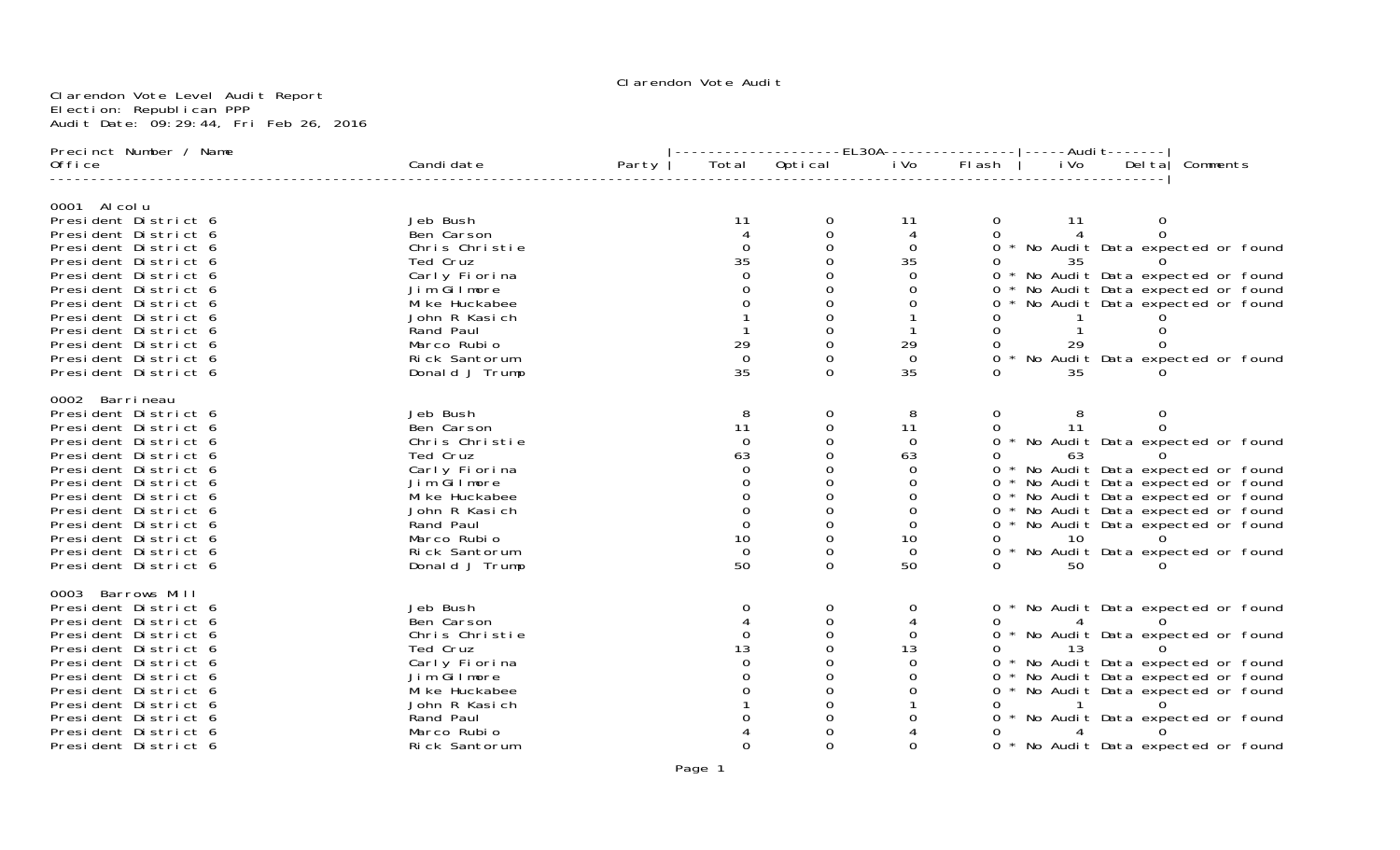|                                                                                                                                                                                                                                                                                                                    |                                                                                                                                                                                        | Clarendon Vote Audit                                                                      |                                                                        |                                                                                               |                                                          |                                   |                                                                                                                                                                                                                             |
|--------------------------------------------------------------------------------------------------------------------------------------------------------------------------------------------------------------------------------------------------------------------------------------------------------------------|----------------------------------------------------------------------------------------------------------------------------------------------------------------------------------------|-------------------------------------------------------------------------------------------|------------------------------------------------------------------------|-----------------------------------------------------------------------------------------------|----------------------------------------------------------|-----------------------------------|-----------------------------------------------------------------------------------------------------------------------------------------------------------------------------------------------------------------------------|
| President District 6                                                                                                                                                                                                                                                                                               | Donald J Trump                                                                                                                                                                         | 13                                                                                        | $\mathbf 0$                                                            | 13                                                                                            | 0                                                        | 13                                | $\mathbf 0$                                                                                                                                                                                                                 |
| 0004 Bloomville<br>President District 6<br>President District 6<br>President District 6<br>President District 6<br>President District 6<br>President District 6<br>President District 6<br>President District 6<br>President District 6<br>President District 6<br>President District 6<br>President District 6    | Jeb Bush<br>Ben Carson<br>Chris Christie<br>Ted Cruz<br>Carly Fiorina<br>Jim Gilmore<br>Mi ke Huckabee<br>John R Kasich<br>Rand Paul<br>Marco Rubio<br>Rick Santorum<br>Donald J Trump | 10<br>5<br>$\mathbf 0$<br>31<br>$\Omega$<br>0<br>0<br>2<br>18<br>$\Omega$<br>34           | 0<br>0<br>0<br>0<br>0<br>0<br>0<br>0<br>0<br>0<br>0<br>0               | 10<br>5<br>0<br>31<br>$\Omega$<br>0<br>0<br>2<br>18<br>$\Omega$<br>34                         | 0<br>0<br>0<br>0<br>0<br>0<br>0<br>0<br>0<br>0           | 10<br>5<br>31<br>18<br>34         | 0<br>$\Omega$<br>No Audit Data expected or found<br>* No Audit Data expected or found<br>* No Audit Data expected or found<br>No Audit Data expected or found<br>No Audit Data expected or found                            |
| 0005 Cal vary<br>President District 6<br>President District 6<br>President District 6<br>President District 6<br>President District 6<br>President District 6<br>President District 6<br>President District 6<br>President District 6<br>President District 6<br>President District 6<br>President District 6      | Jeb Bush<br>Ben Carson<br>Chris Christie<br>Ted Cruz<br>Carly Fiorina<br>Jim Gilmore<br>Mi ke Huckabee<br>John R Kasich<br>Rand Paul<br>Marco Rubio<br>Rick Santorum<br>Donald J Trump | $\overline{2}$<br>3<br>0<br>0<br>0<br>0<br>2<br>0<br>6<br>$\mathbf 0$<br>10               | 0<br>0<br>0<br>0<br>0<br>0<br>0<br>0<br>0<br>0<br>0<br>$\Omega$        | $\overline{2}$<br>3<br>0<br>4<br>0<br>0<br>0<br>$\overline{2}$<br>0<br>6<br>$\mathbf 0$<br>10 | 0<br>0<br>0<br>0<br>0<br>0<br>0<br>0<br>0                | 2<br>10                           | 0<br>* No Audit Data expected or found<br>* No Audit Data expected or found<br>* No Audit Data expected or found<br>No Audit Data expected or found<br>* No Audit Data expected or found<br>No Audit Data expected or found |
| 0006 Davis Station<br>President District 6<br>President District 6<br>President District 6<br>President District 6<br>President District 6<br>President District 6<br>President District 6<br>President District 6<br>President District 6<br>President District 6<br>President District 6<br>President District 6 | Jeb Bush<br>Ben Carson<br>Chris Christie<br>Ted Cruz<br>Carly Fiorina<br>Jim Gilmore<br>Mi ke Huckabee<br>John R Kasich<br>Rand Paul<br>Marco Rubio<br>Rick Santorum<br>Donald J Trump | 33<br>16<br>$\Omega$<br>71<br>$\Omega$<br>0<br>21<br>$\Omega$<br>75<br>$\mathbf 0$<br>183 | 0<br>0<br>0<br>$\Omega$<br>0<br>0<br>0<br>0<br>0<br>0<br>0<br>$\Omega$ | 33<br>16<br>$\Omega$<br>71<br>0<br>0<br>21<br>$\Omega$<br>75<br>$\mathbf 0$<br>183            | 0<br>0<br>0<br>0<br>0<br>0<br>U<br>0<br>0<br>O<br>0<br>0 | 33<br>16<br>71<br>21<br>75<br>183 | 0<br>No Audit Data expected or found<br>No Audit Data expected or found<br>No Audit Data expected or found<br>No Audit Data expected or found<br>No Audit Data expected or found                                            |
| 0007 Harmony<br>President District 6<br>President District 6<br>President District 6                                                                                                                                                                                                                               | Jeb Bush<br>Ben Carson<br>Chris Christie                                                                                                                                               | 9<br>$\Omega$                                                                             | 0<br>0<br>0                                                            | 9<br>$\Omega$                                                                                 | 0<br>0                                                   | 9<br>9                            | $\Omega$<br>$\Omega$<br>0 * No Audit Data expected or found                                                                                                                                                                 |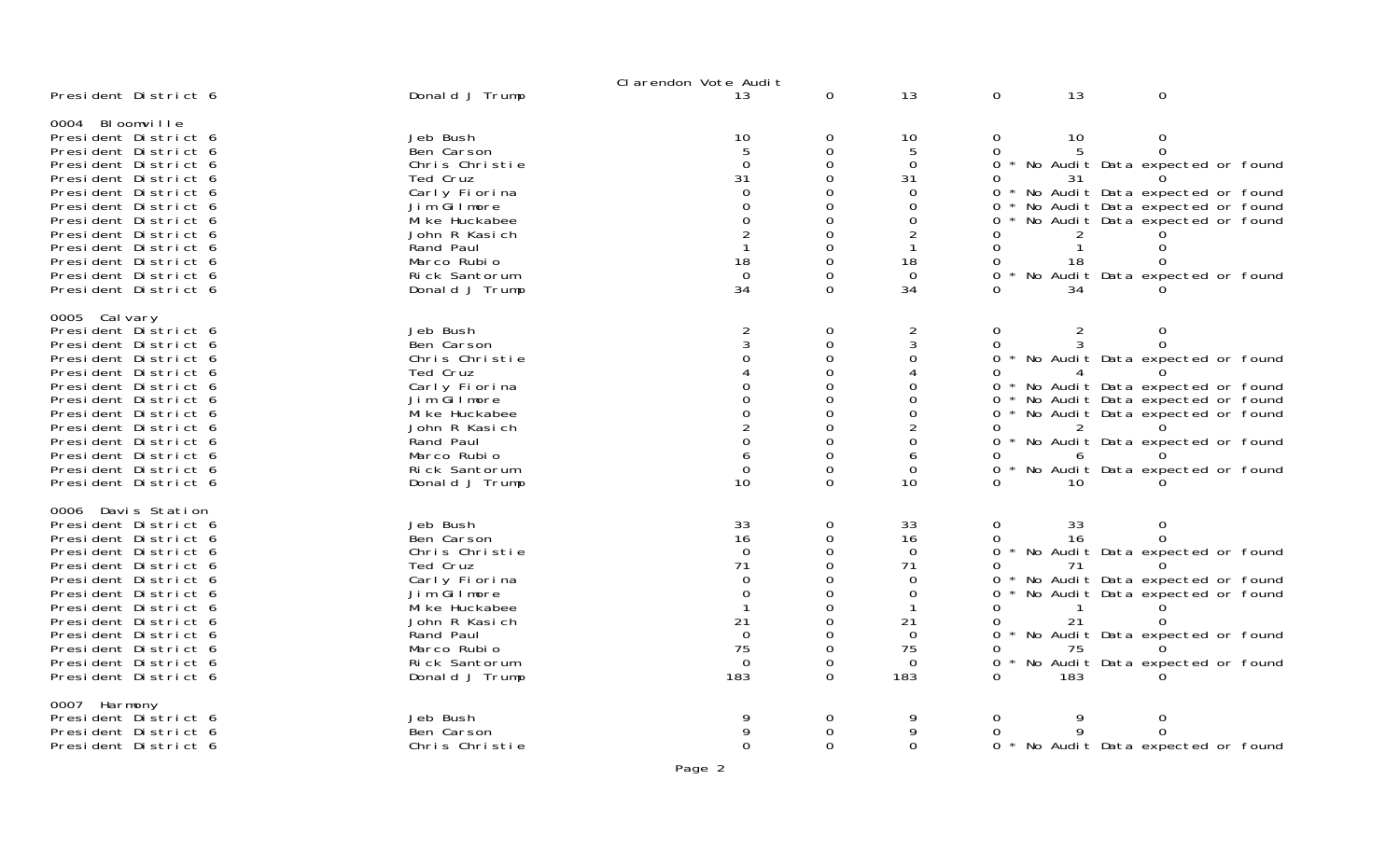|                                                                                                                                                                                                                                                                                                                  |                                                                                                                                                                                        | Clarendon Vote Audit                                                                      |                                                                                                    |                                                                                                                     |                                                                                                                                                                                                                                                                                                                            |
|------------------------------------------------------------------------------------------------------------------------------------------------------------------------------------------------------------------------------------------------------------------------------------------------------------------|----------------------------------------------------------------------------------------------------------------------------------------------------------------------------------------|-------------------------------------------------------------------------------------------|----------------------------------------------------------------------------------------------------|---------------------------------------------------------------------------------------------------------------------|----------------------------------------------------------------------------------------------------------------------------------------------------------------------------------------------------------------------------------------------------------------------------------------------------------------------------|
| President District 6<br>President District 6<br>President District 6<br>President District 6<br>President District 6<br>President District 6<br>President District 6<br>President District 6<br>President District 6                                                                                             | Ted Cruz<br>Carly Fiorina<br>Jim Gilmore<br>Mi ke Huckabee<br>John R Kasich<br>Rand Paul<br>Marco Rubio<br>Rick Santorum<br>Donald J Trump                                             | 39<br>Ω<br>O<br>O<br>$\Omega$<br>28<br>$\Omega$<br>24                                     | 0<br>0<br>0<br>$\Omega$<br>$\Omega$<br>$\Omega$<br>0<br>$\Omega$<br>$\Omega$                       | 39<br>$\Omega$<br>0<br>$\Omega$<br>3<br>$\Omega$<br>28<br>$\Omega$<br>24                                            | 39<br>0<br>$\Omega$<br>No Audit Data expected or found<br>0<br>No Audit Data expected or found<br>0<br>No Audit Data expected or found<br>0<br>3<br>0<br>No Audit Data expected or found<br>0<br>28<br>0<br>0<br>No Audit Data expected or found<br>24<br>0                                                                |
| 0008 Hicks<br>President District 6<br>President District 6<br>President District 6<br>President District 6<br>President District 6<br>President District 6<br>President District 6<br>President District 6<br>President District 6<br>President District 6<br>President District 6<br>President District 6       | Jeb Bush<br>Ben Carson<br>Chris Christie<br>Ted Cruz<br>Carly Fiorina<br>Jim Gilmore<br>Mi ke Huckabee<br>John R Kasich<br>Rand Paul<br>Marco Rubio<br>Rick Santorum<br>Donald J Trump | 9<br>17<br>$\Omega$<br>59<br>$\Omega$<br>0<br>0<br>0<br>21<br>$\mathbf 0$<br>57           | 0<br>0<br>0<br>0<br>0<br>0<br>0<br>$\Omega$<br>0<br>0<br>0<br>$\Omega$                             | 9<br>17<br>$\Omega$<br>59<br>$\Omega$<br>0<br>0<br>$\overline{7}$<br>$\Omega$<br>21<br>$\Omega$<br>57               | 0<br>9<br>0<br>17<br>0<br>$\Omega$<br>0<br>No Audit Data expected or found<br>59<br>0<br>* No Audit Data expected or found<br>0<br>No Audit Data expected or found<br>0<br>0<br>No Audit Data expected or found<br>0<br>0<br>No Audit Data expected or found<br>0<br>21<br>0<br>No Audit Data expected or found<br>0<br>57 |
| 0009 Home Branch<br>President District 6<br>President District 6<br>President District 6<br>President District 6<br>President District 6<br>President District 6<br>President District 6<br>President District 6<br>President District 6<br>President District 6<br>President District 6<br>President District 6 | Jeb Bush<br>Ben Carson<br>Chris Christie<br>Ted Cruz<br>Carly Fiorina<br>Jim Gilmore<br>Mi ke Huckabee<br>John R Kasich<br>Rand Paul<br>Marco Rubio<br>Rick Santorum<br>Donald J Trump | 12<br>11<br>$\Omega$<br>30<br>$\Omega$<br>$\Omega$<br>$\Omega$<br>13<br>$\mathbf 0$<br>41 | 0<br>$\Omega$<br>0<br>$\Omega$<br>0<br>$\Omega$<br>0<br>$\Omega$<br>0<br>$\Omega$<br>0<br>$\Omega$ | 12<br>11<br>$\Omega$<br>30<br>$\Omega$<br>$\Omega$<br>1<br>$\overline{c}$<br>$\Omega$<br>13<br>$\overline{0}$<br>41 | 0<br>12<br>$\Omega$<br>11<br>0<br>0<br>No Audit Data expected or found<br>30<br>0<br>No Audit Data expected or found<br>0<br>No Audit Data expected or found<br>0<br>0<br>0<br>0<br>No Audit Data expected or found<br>0<br>13<br>No Audit Data expected or found<br>0<br>0<br>41                                          |
| 0010 Jordan<br>President District 6<br>President District 6<br>President District 6<br>President District 6<br>President District 6<br>President District 6<br>President District 6<br>President District 6<br>President District 6                                                                              | Jeb Bush<br>Ben Carson<br>Chris Christie<br>Ted Cruz<br>Carly Fiorina<br>Jim Gilmore<br>Mi ke Huckabee<br>John R Kasich<br>Rand Paul                                                   | 33<br>18<br>$\Omega$<br>114<br>0<br>0<br>0<br>52<br>$\Omega$                              | 0<br>0<br>0<br>$\Omega$<br>O<br>0<br>0<br>0<br>$\Omega$                                            | 33<br>18<br>$\overline{0}$<br>114<br>0<br>$\Omega$<br>0<br>52<br>$\Omega$                                           | 0<br>33<br>0<br>18<br>0<br>0<br>No Audit Data expected or found<br>114<br>0<br>No Audit Data expected or found<br>0<br>No Audit Data expected or found<br>0<br>No Audit Data expected or found<br>0<br>52<br>0<br>0<br>$\star$<br>No Audit Data expected or found                                                          |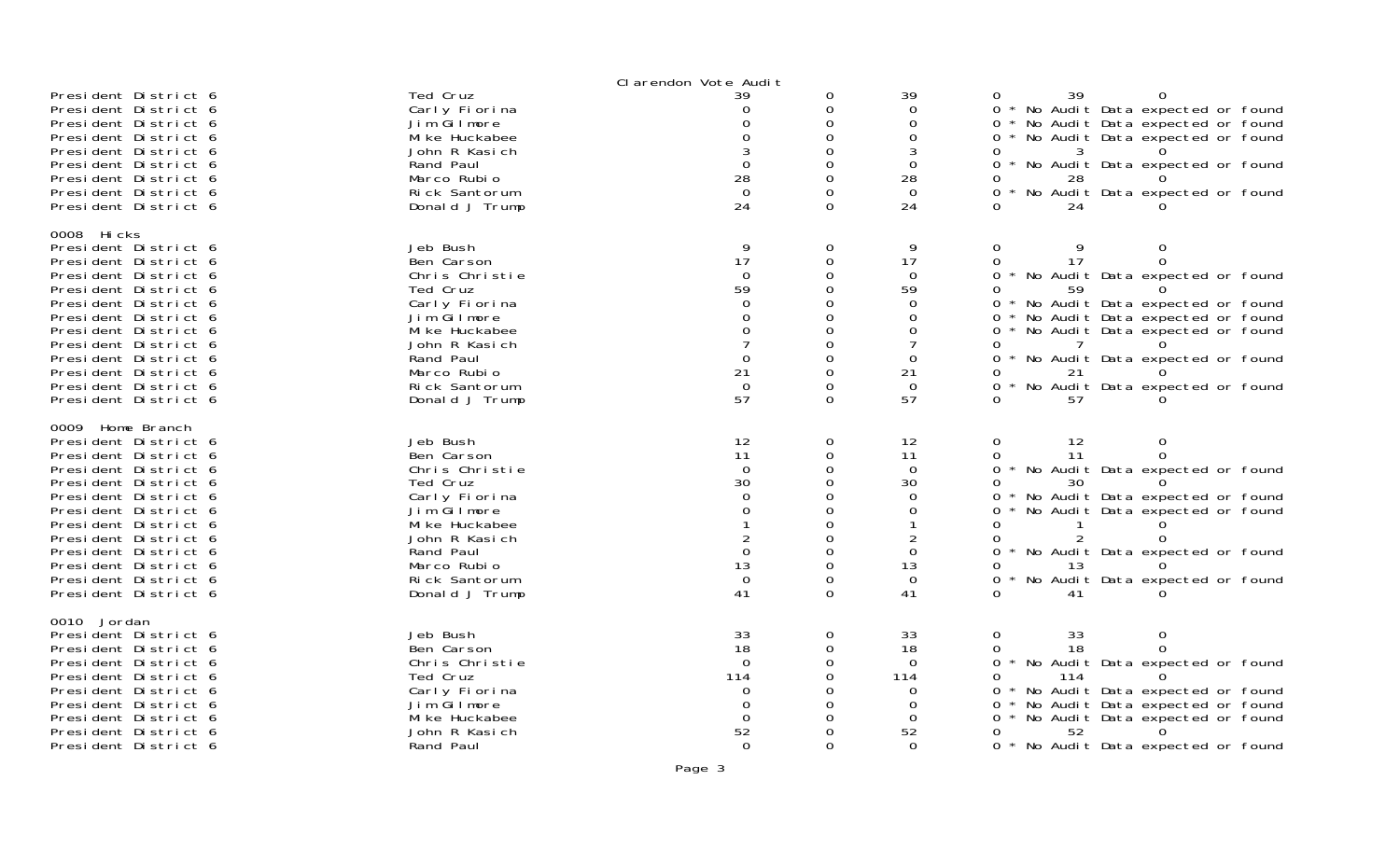|                                                                                                                                                                                                                                                                                                                    |                                                                                                                                                                                        | Clarendon Vote Audit                                                                                   |                                                                 |                                                                                                     |                                                                            |                                  |                                                                                                                                                                                                                                           |  |
|--------------------------------------------------------------------------------------------------------------------------------------------------------------------------------------------------------------------------------------------------------------------------------------------------------------------|----------------------------------------------------------------------------------------------------------------------------------------------------------------------------------------|--------------------------------------------------------------------------------------------------------|-----------------------------------------------------------------|-----------------------------------------------------------------------------------------------------|----------------------------------------------------------------------------|----------------------------------|-------------------------------------------------------------------------------------------------------------------------------------------------------------------------------------------------------------------------------------------|--|
| President District 6<br>President District 6<br>President District 6                                                                                                                                                                                                                                               | Marco Rubio<br>Rick Santorum<br>Donald J Trump                                                                                                                                         | 133<br>$\Omega$<br>251                                                                                 | 0<br>0<br>0                                                     | 133<br>$\Omega$<br>251                                                                              | 0<br>0<br>$\star$<br>0                                                     | 133<br>251                       | 0<br>No Audit Data expected or found                                                                                                                                                                                                      |  |
| 0011 Manning NO. 1<br>President District 6<br>President District 6<br>President District 6<br>President District 6<br>President District 6<br>President District 6<br>President District 6<br>President District 6<br>President District 6<br>President District 6<br>President District 6<br>President District 6 | Jeb Bush<br>Ben Carson<br>Chris Christie<br>Ted Cruz<br>Carly Fiorina<br>Jim Gilmore<br>Mi ke Huckabee<br>John R Kasich<br>Rand Paul<br>Marco Rubio<br>Rick Santorum<br>Donald J Trump | 5<br>$\Omega$<br>21<br>$\Omega$<br>0<br>0<br>7<br>0<br>10<br>$\Omega$<br>15                            | 0<br>0<br>0<br>0<br>0<br>0<br>0<br>0<br>0<br>0<br>0<br>0        | 5<br>1<br>$\Omega$<br>21<br>0<br>0<br>0<br>$\overline{7}$<br>$\Omega$<br>10<br>$\Omega$<br>15       | 0<br>0<br>0<br>0<br>0<br>0<br>0<br>0<br>0<br>0<br>0<br>0                   | 5<br>21<br>10<br>15              | 0<br>$\Omega$<br>* No Audit Data expected or found<br>* No Audit Data expected or found<br>* No Audit Data expected or found<br>No Audit Data expected or found<br>* No Audit Data expected or found<br>* No Audit Data expected or found |  |
| 0012 Manning NO. 2<br>President District 6<br>President District 6<br>President District 6<br>President District 6<br>President District 6<br>President District 6<br>President District 6<br>President District 6<br>President District 6<br>President District 6<br>President District 6<br>President District 6 | Jeb Bush<br>Ben Carson<br>Chris Christie<br>Ted Cruz<br>Carly Fiorina<br>Jim Gilmore<br>Mi ke Huckabee<br>John R Kasich<br>Rand Paul<br>Marco Rubio<br>Rick Santorum<br>Donald J Trump | 18<br>6<br>$\mathbf 0$<br>25<br>0<br>$\Omega$<br>$\Omega$<br>15<br>$\Omega$<br>30<br>$\mathbf 0$<br>50 | 0<br>0<br>0<br>0<br>0<br>0<br>0<br>0<br>0<br>0<br>0<br>$\Omega$ | 18<br>6<br>0<br>25<br>0<br>0<br>$\Omega$<br>15<br>$\Omega$<br>30<br>$\mathbf 0$<br>50               | 0<br>0<br>$\star$<br>0<br>0<br>0<br>0<br>0<br>0<br>0<br>0<br>0<br>0        | 18<br>25<br>15<br>30<br>50       | 0<br>$\Omega$<br>No Audit Data expected or found<br>* No Audit Data expected or found<br>* No Audit Data expected or found<br>No Audit Data expected or found<br>No Audit Data expected or found<br>No Audit Data expected or found       |  |
| 0013 Manning NO. 3<br>President District 6<br>President District 6<br>President District 6<br>President District 6<br>President District 6<br>President District 6<br>President District 6<br>President District 6<br>President District 6<br>President District 6<br>President District 6<br>President District 6 | Jeb Bush<br>Ben Carson<br>Chris Christie<br>Ted Cruz<br>Carly Fiorina<br>Jim Gilmore<br>Mi ke Huckabee<br>John R Kasich<br>Rand Paul<br>Marco Rubio<br>Rick Santorum<br>Donald J Trump | 38<br>18<br>-1<br>75<br>0<br>$\Omega$<br>$\Omega$<br>26<br>$\Omega$<br>68<br>$\mathbf 0$<br>95         | 0<br>0<br>0<br>0<br>0<br>0<br>0<br>0<br>0<br>0<br>0<br>$\Omega$ | 38<br>18<br>$\mathbf 1$<br>75<br>0<br>$\Omega$<br>0<br>26<br>$\mathbf 0$<br>68<br>$\mathbf 0$<br>95 | 0<br>$\Omega$<br>0<br>0<br>0<br>0<br>0<br>0<br>0<br>$\star$<br>0<br>0<br>0 | 38<br>18<br>75<br>26<br>68<br>95 | $\Omega$<br>0<br>No Audit Data expected or found<br>No Audit Data expected or found<br>No Audit Data expected or found<br>No Audit Data expected or found<br>No Audit Data expected or found                                              |  |
| 0014 Manning NO. 4<br>President District 6                                                                                                                                                                                                                                                                         | Jeb Bush                                                                                                                                                                               | $\overline{7}$                                                                                         | $\mathbf 0$                                                     | $\overline{7}$                                                                                      | $\overline{O}$                                                             | $\overline{7}$                   | $\mathbf 0$                                                                                                                                                                                                                               |  |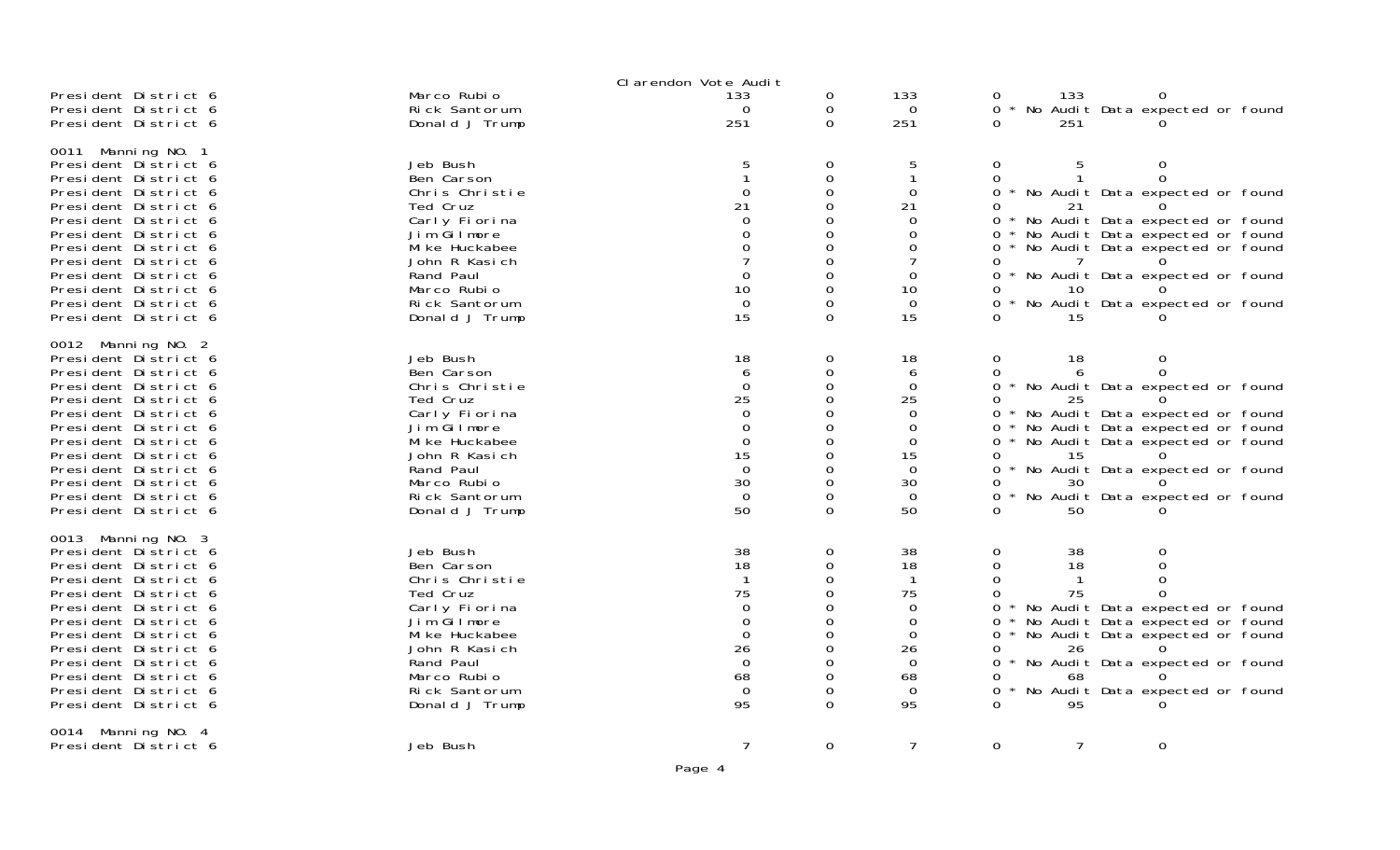|                                              | Clarendon Vote Audit            |                      |               |                   |                                                          |
|----------------------------------------------|---------------------------------|----------------------|---------------|-------------------|----------------------------------------------------------|
| President District 6                         | Ben Carson                      |                      | 0             | 4                 |                                                          |
| President District 6                         | Chris Christie                  | 0                    | 0             | $\overline{0}$    | * No Audit Data expected or found<br>$\Omega$            |
| President District 6<br>President District 6 | Ted Cruz<br>Carly Fiorina       | 16<br>$\Omega$       | 0<br>O        | 16<br>0           | 16<br>0<br>* No Audit Data expected or found<br>$\Omega$ |
| President District 6                         | Jim Gilmore                     | O                    | 0             | 0                 | * No Audit Data expected or found                        |
| President District 6                         | Mi ke Huckabee                  | 0                    | O             | 0                 | * No Audit Data expected or found                        |
| President District 6                         | John R Kasich                   |                      | 0             |                   |                                                          |
| President District 6                         | Rand Paul                       | $\Omega$             | $\Omega$      | 0                 | No Audit Data expected or found                          |
| President District 6                         | Marco Rubio                     | $\overline{2}$       | 0             | $\overline{2}$    | 2                                                        |
| President District 6                         | Rick Santorum                   | $\mathbf 0$          | 0             | $\overline{0}$    | No Audit Data expected or found                          |
| President District 6                         | Donald J Trump                  | 28                   | $\Omega$      | 28                | 28                                                       |
| 0015 Manning NO. 5                           |                                 |                      |               |                   |                                                          |
| President District 6                         | Jeb Bush                        | 15                   | 0             | 15                | 0<br>15<br>0                                             |
| President District 6                         | Ben Carson                      | 14                   | 0             | 14                | 14<br>$\Omega$                                           |
| President District 6                         | Chris Christie                  | $\mathbf 0$          | 0             | $\Omega$          | * No Audit Data expected or found                        |
| President District 6                         | Ted Cruz                        | 25                   | 0             | 25                | 25                                                       |
| President District 6                         | Carly Fiorina                   | 0                    | 0             | 0                 | * No Audit Data expected or found                        |
| President District 6                         | Jim Gilmore                     | 0                    | 0             | 0                 | * No Audit Data expected or found<br>0                   |
| President District 6                         | Mi ke Huckabee                  | $\Omega$             | 0             | 0                 | No Audit Data expected or found<br>0                     |
| President District 6<br>President District 6 | John R Kasich<br>Rand Paul      | $\overline{2}$       | 0<br>0        | 2<br>-1           | 0<br>$\Omega$                                            |
| President District 6                         | Marco Rubio                     | 18                   | $\Omega$      | 18                | 18                                                       |
| President District 6                         | Rick Santorum                   | $\overline{0}$       | 0             | $\mathbf 0$       | * No Audit Data expected or found<br>$\Omega$            |
| President District 6                         | Donald J Trump                  | 53                   | $\Omega$      | 53                | 53                                                       |
| 0016 New Zion                                |                                 |                      |               |                   |                                                          |
| President District 6                         | Jeb Bush                        |                      | 0             | 7                 | 0<br>$\Omega$                                            |
| President District 6                         | Ben Carson                      | 3                    | $\mathbf{O}$  | 3                 | $\Omega$<br>3<br>$\Omega$                                |
| President District 6                         | Chris Christie                  | $\mathbf 0$          | 0             | $\overline{0}$    | $\Omega$<br>* No Audit Data expected or found            |
| President District 6                         | Ted Cruz                        | 48                   | $\Omega$      | 48                | 48<br>0                                                  |
| President District 6                         | Carly Fiorina                   | $\Omega$             | 0             | $\Omega$          | * No Audit Data expected or found<br>$\Omega$            |
| President District 6                         | Jim Gilmore                     | $\Omega$             | $\Omega$      | $\Omega$          | 0 * No Audit Data expected or found                      |
| President District 6                         | Mi ke Huckabee                  | $\Omega$             | 0             | 0                 | 0 * No Audit Data expected or found                      |
| President District 6                         | John R Kasich                   | $\Omega$             | $\Omega$      | $\Omega$          | 0 * No Audit Data expected or found                      |
| President District 6                         | Rand Paul                       | $\Omega$             | 0             | 0                 | 0 * No Audit Data expected or found                      |
| President District 6<br>President District 6 | Marco Rubio                     | 27<br>$\overline{0}$ | 0             | 27<br>$\mathbf 0$ | 27<br>$\Omega$                                           |
| President District 6                         | Rick Santorum<br>Donald J Trump | 32                   | 0<br>$\Omega$ | 32                | * No Audit Data expected or found<br>$\Omega$<br>32      |
|                                              |                                 |                      |               |                   |                                                          |
| 0017 Paxville                                |                                 |                      |               |                   |                                                          |
| President District 6                         | Jeb Bush                        | 16                   | 0             | 16                | $\mathbf 0$<br>0<br>16                                   |
| President District 6                         | Ben Carson                      | 13                   | $\Omega$      | 13                | 13<br>$\Omega$<br>0                                      |
| President District 6<br>President District 6 | Chris Christie<br>Ted Cruz      | $\mathbf 0$<br>29    | 0<br>0        | $\Omega$<br>29    | * No Audit Data expected or found<br>$\Omega$<br>29<br>0 |
| President District 6                         | Carly Fiorina                   | 0                    | 0             | 0                 | * No Audit Data expected or found<br>0                   |
| President District 6                         | Jim Gilmore                     | 0                    | 0             | 0                 | * No Audit Data expected or found                        |
| President District 6                         | Mi ke Huckabee                  | $\mathbf{0}$         | $\Omega$      | $\Omega$          | $\Omega$<br>* No Audit Data expected or found            |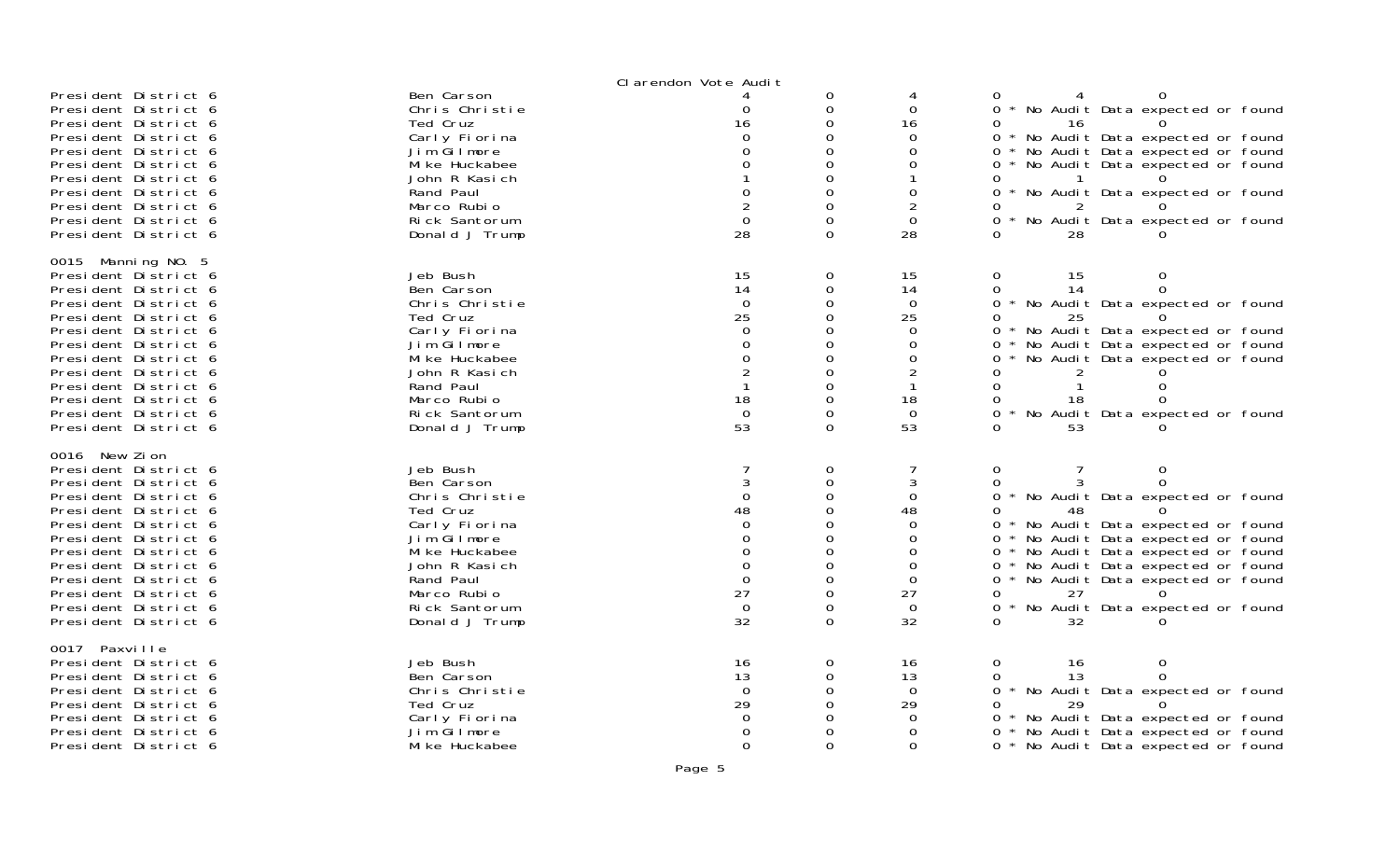|                       |                | Clarendon Vote Audit |          |                |                |     |                                     |  |
|-----------------------|----------------|----------------------|----------|----------------|----------------|-----|-------------------------------------|--|
| President District 6  | John R Kasich  |                      | 0        | 3              | 0              |     |                                     |  |
| President District 6  | Rand Paul      |                      | 0        | $\mathbf{1}$   | 0              |     |                                     |  |
| President District 6  | Marco Rubio    | 25                   | $\Omega$ | 25             | $\Omega$       | 25  |                                     |  |
| President District 6  | Rick Santorum  | $\Omega$             | $\Omega$ | $\Omega$       | $\Omega$       |     | No Audit Data expected or found     |  |
| President District 6  | Donald J Trump | 31                   | $\Omega$ | 31             |                | 31  |                                     |  |
|                       |                |                      |          |                |                |     |                                     |  |
| 0018 Panol a          |                |                      |          |                |                |     |                                     |  |
| President District 6  | Jeb Bush       |                      | 0        |                | $\Omega$       |     | 0                                   |  |
| President District 6  | Ben Carson     |                      | 0        |                | 0              |     |                                     |  |
| President District 6  | Chris Christie |                      | 0        | $\Omega$       |                |     | 0 * No Audit Data expected or found |  |
|                       |                |                      | $\Omega$ | 8              | 0              |     |                                     |  |
| President District 6  | Ted Cruz       |                      | $\Omega$ |                |                |     |                                     |  |
| President District 6  | Carly Fiorina  |                      |          | $\Omega$       | 0              |     | * No Audit Data expected or found   |  |
| President District 6  | Jim Gilmore    |                      | 0        | 0              | 0              |     | * No Audit Data expected or found   |  |
| President District 6  | Mi ke Huckabee |                      | 0        |                | 0              |     |                                     |  |
| President District 6  | John R Kasich  | O                    | 0        | 0              |                |     | 0 * No Audit Data expected or found |  |
| President District 6  | Rand Paul      | 0                    | 0        | 0              | 0 *            |     | No Audit Data expected or found     |  |
| President District 6  | Marco Rubio    | 8                    | 0        | 8              |                |     |                                     |  |
| President District 6  | Rick Santorum  | $\Omega$             | 0        | $\mathbf 0$    | 0              |     | No Audit Data expected or found     |  |
| President District 6  | Donald J Trump | 14                   | $\Omega$ | 14             | $\Omega$       | 14  |                                     |  |
|                       |                |                      |          |                |                |     |                                     |  |
| 0019 Sardi ni a-Gable |                |                      |          |                |                |     |                                     |  |
| President District 6  | Jeb Bush       | $\overline{2}$       | 0        | $\overline{2}$ | 0              | 2   |                                     |  |
| President District 6  | Ben Carson     |                      | 0        | $\overline{2}$ | 0              |     |                                     |  |
| President District 6  | Chris Christie | $\mathbf 0$          | 0        | 0              |                |     | 0 * No Audit Data expected or found |  |
| President District 6  | Ted Cruz       | 10                   | 0        | 10             | 0              |     |                                     |  |
| President District 6  | Carly Fiorina  | $\Omega$             | $\Omega$ | $\Omega$       |                |     | 0 * No Audit Data expected or found |  |
| President District 6  | Jim Gilmore    | $\Omega$             | $\Omega$ | 0              | 0              |     | * No Audit Data expected or found   |  |
| President District 6  | Mi ke Huckabee | $\Omega$             | $\Omega$ | 0              | 0              |     | * No Audit Data expected or found   |  |
| President District 6  | John R Kasich  | 2                    | 0        | $\overline{2}$ | 0              |     |                                     |  |
| President District 6  | Rand Paul      | $\Omega$             | $\Omega$ | $\mathbf 0$    | 0              |     | * No Audit Data expected or found   |  |
| President District 6  | Marco Rubio    | 13                   | 0        | 13             | 0              | 13  |                                     |  |
|                       |                |                      |          |                |                |     |                                     |  |
| President District 6  | Rick Santorum  | $\mathbf 0$          | 0        | $\Omega$       | 0              |     | No Audit Data expected or found     |  |
| President District 6  | Donald J Trump | 22                   | $\Omega$ | 22             | ∩.             | 22  |                                     |  |
| 0020 Summerton NO. 1  |                |                      |          |                |                |     |                                     |  |
| President District 6  | Jeb Bush       | 35                   | 0        | 35             | $\mathbf 0$    | 35  | $\Omega$                            |  |
| President District 6  | Ben Carson     | 26                   |          | 26             |                |     |                                     |  |
|                       |                |                      | 0        |                | 0              | 26  |                                     |  |
| President District 6  | Chris Christie | $\Omega$             | 0        | $\Omega$       | $0 *$          |     | No Audit Data expected or found     |  |
| President District 6  | Ted Cruz       | 91                   | $\Omega$ | 91             | 0              | 91  |                                     |  |
| President District 6  | Carly Fiorina  | $\Omega$             | 0        | $\Omega$       | $\overline{O}$ |     | * No Audit Data expected or found   |  |
| President District 6  | Jim Gilmore    | 0                    | 0        | $\mathbf 0$    | 0              |     | No Audit Data expected or found     |  |
| President District 6  | Mi ke Huckabee | $\Omega$             | 0        | $\Omega$       | 0              |     | No Audit Data expected or found     |  |
| President District 6  | John R Kasich  | 31                   | O        | 31             |                | 31  |                                     |  |
| President District 6  | Rand Paul      |                      | $\Omega$ |                |                |     |                                     |  |
| President District 6  | Marco Rubio    | 67                   | 0        | 67             |                | 67  |                                     |  |
| President District 6  | Rick Santorum  | $\Omega$             | 0        | 0              | $\Omega$       |     | No Audit Data expected or found     |  |
| President District 6  | Donald J Trump | 187                  | $\Omega$ | 187            | $\Omega$       | 187 |                                     |  |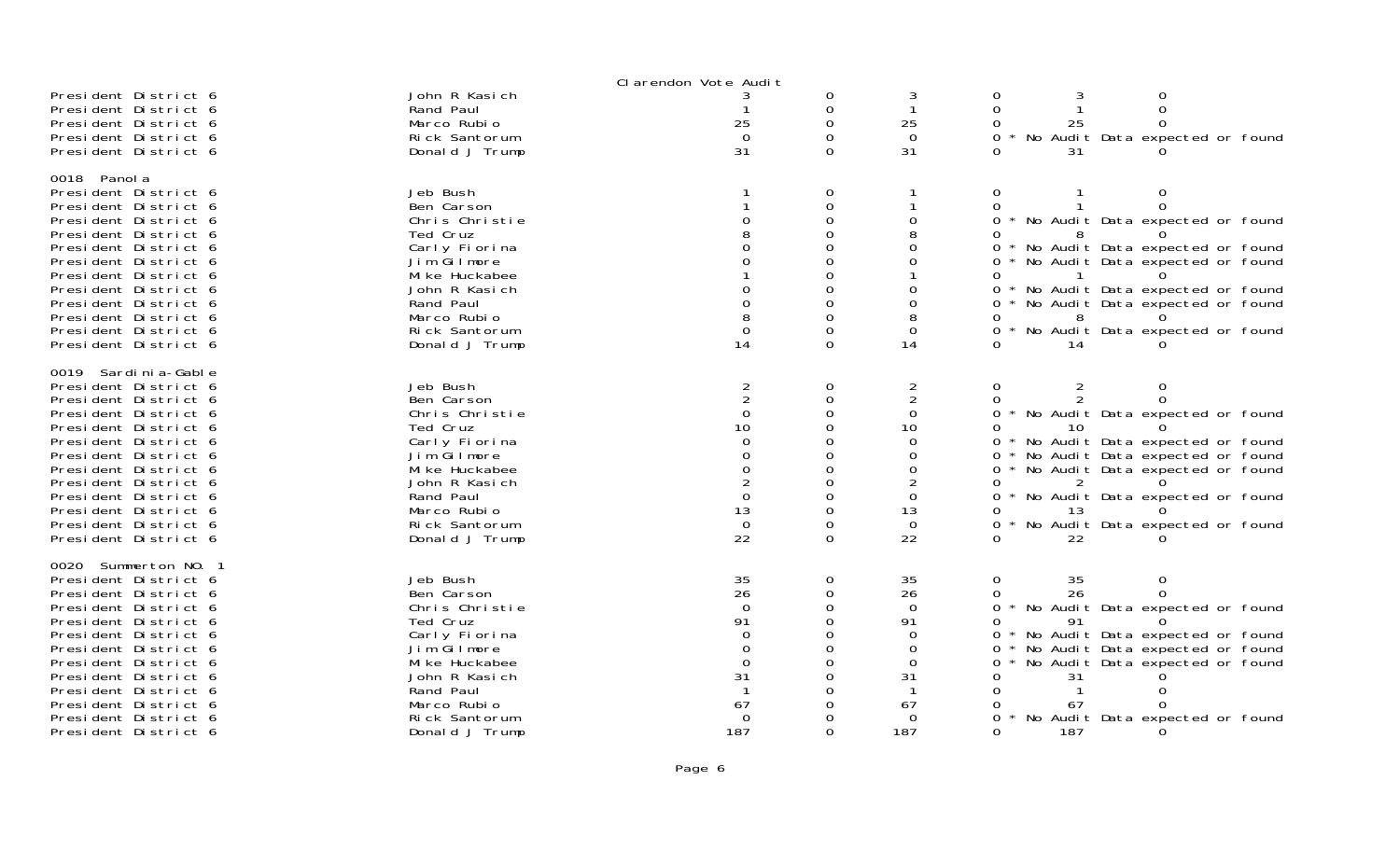| 0021 Summerton NO. 2                                                                                                                                                                                                                                                                                                 |                                                                                                                                                                                        |                                                                                                    |                                |                                                                                             |                                                                                                                                                                                                                                                                                                                                                          |
|----------------------------------------------------------------------------------------------------------------------------------------------------------------------------------------------------------------------------------------------------------------------------------------------------------------------|----------------------------------------------------------------------------------------------------------------------------------------------------------------------------------------|----------------------------------------------------------------------------------------------------|--------------------------------|---------------------------------------------------------------------------------------------|----------------------------------------------------------------------------------------------------------------------------------------------------------------------------------------------------------------------------------------------------------------------------------------------------------------------------------------------------------|
| President District 6<br>President District 6<br>President District 6<br>President District 6<br>President District 6<br>President District 6<br>President District 6<br>President District 6<br>President District 6<br>President District 6<br>President District 6<br>President District 6                         | Jeb Bush<br>Ben Carson<br>Chris Christie<br>Ted Cruz<br>Carly Fiorina<br>Jim Gilmore<br>Mi ke Huckabee<br>John R Kasich<br>Rand Paul<br>Marco Rubio<br>Rick Santorum<br>Donald J Trump | 0<br>$\Omega$<br>14                                                                                | 0<br>$\Omega$<br>∩             | 0<br>2<br>0<br>3<br>0<br>0<br>0<br>3<br>0<br>14                                             | * No Audit Data expected or found<br>0<br>* No Audit Data expected or found<br>$\Omega$<br>* No Audit Data expected or found<br>0<br>* No Audit Data expected or found<br>0<br>* No Audit Data expected or found<br>* No Audit Data expected or found<br>* No Audit Data expected or found<br>0<br>$\star$<br>No Audit Data expected or found<br>0<br>14 |
| 0022 Summerton NO. 3<br>President District 6<br>President District 6<br>President District 6<br>President District 6<br>President District 6<br>President District 6<br>President District 6<br>President District 6<br>President District 6<br>President District 6<br>President District 6<br>President District 6 | Jeb Bush<br>Ben Carson<br>Chris Christie<br>Ted Cruz<br>Carly Fiorina<br>Jim Gilmore<br>Mi ke Huckabee<br>John R Kasich<br>Rand Paul<br>Marco Rubio<br>Rick Santorum<br>Donald J Trump | 5<br>12<br>$\Omega$<br>10<br>0<br>17                                                               | 0<br>0<br>0<br>0<br>$\Omega$   | 5<br>12<br>$\overline{0}$<br>10<br>$\Omega$<br>0<br>0<br>$\Omega$<br>0<br>17                | 0<br>5<br>12<br>* No Audit Data expected or found<br>0<br>10<br>* No Audit Data expected or found<br>* No Audit Data expected or found<br>0<br>* No Audit Data expected or found<br>0<br>* No Audit Data expected or found<br>No Audit Data expected or found<br>$\Omega$<br>17                                                                          |
| 0023 Turbeville<br>President District 6<br>President District 6<br>President District 6<br>President District 6<br>President District 6<br>President District 6<br>President District 6<br>President District 6<br>President District 6<br>President District 6<br>President District 6<br>President District 6      | Jeb Bush<br>Ben Carson<br>Chris Christie<br>Ted Cruz<br>Carly Fiorina<br>Jim Gilmore<br>Mi ke Huckabee<br>John R Kasich<br>Rand Paul<br>Marco Rubio<br>Rick Santorum<br>Donald J Trump | 16<br>29<br>$\Omega$<br>75<br>$\Omega$<br>0<br>$\Omega$<br>10<br>$\Omega$<br>51<br>$\Omega$<br>107 | 0<br>0<br>$\Omega$<br>$\Omega$ | 16<br>29<br>$\Omega$<br>75<br>0<br>0<br>$\Omega$<br>10<br>$\Omega$<br>51<br>$\Omega$<br>107 | 0<br>16<br>29<br>$\Omega$<br>* No Audit Data expected or found<br>0<br>75<br>* No Audit Data expected or found<br>No Audit Data expected or found<br>No Audit Data expected or found<br>0<br>10<br>No Audit Data expected or found<br>51<br>∩.<br>$\star$<br>No Audit Data expected or found<br>107                                                      |
| 0024 Wilson-Foreston<br>President District 6<br>President District 6<br>President District 6<br>President District 6<br>President District 6                                                                                                                                                                         | Jeb Bush<br>Ben Carson<br>Chris Christie<br>Ted Cruz<br>Carly Fiorina                                                                                                                  | 29                                                                                                 | 0                              | 29                                                                                          | $\Omega$<br>0<br>No Audit Data expected or found<br>29<br>0<br>$\Omega$<br>$\mathbf{1}$                                                                                                                                                                                                                                                                  |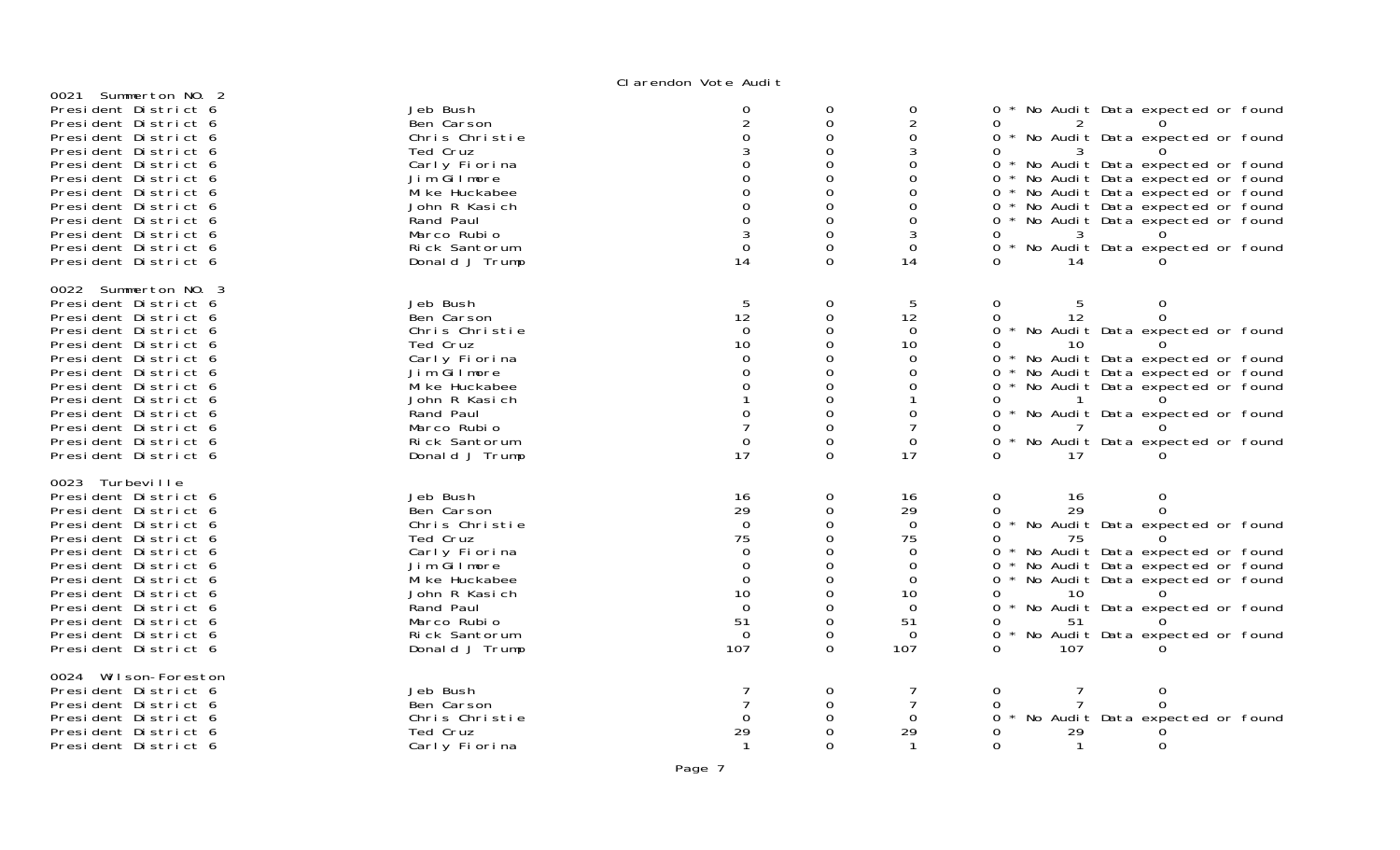|                                                                                                                                                                                                                                                                                                               |                                                                                                                                                                                        | Clarendon Vote Audit                                                                                                              |                                                                                                                                                                   |                                                                                                                                      |                                                                                                                                                                                                                                                                                                                                                                                                        |
|---------------------------------------------------------------------------------------------------------------------------------------------------------------------------------------------------------------------------------------------------------------------------------------------------------------|----------------------------------------------------------------------------------------------------------------------------------------------------------------------------------------|-----------------------------------------------------------------------------------------------------------------------------------|-------------------------------------------------------------------------------------------------------------------------------------------------------------------|--------------------------------------------------------------------------------------------------------------------------------------|--------------------------------------------------------------------------------------------------------------------------------------------------------------------------------------------------------------------------------------------------------------------------------------------------------------------------------------------------------------------------------------------------------|
| President District 6<br>President District 6<br>President District 6<br>President District 6<br>President District 6<br>President District 6<br>President District 6                                                                                                                                          | Jim Gilmore<br>Mi ke Huckabee<br>John R Kasich<br>Rand Paul<br>Marco Rubio<br>Rick Santorum<br>Donald J Trump                                                                          | 0<br>$\Omega$<br>30<br>$\Omega$<br>45                                                                                             | 0<br>$\Omega$<br>$\mathbf 0$<br>$\Omega$<br>$\mathbf 0$<br>$\Omega$<br>$\overline{0}$                                                                             | 0<br>$\Omega$<br>$\overline{4}$<br>$\Omega$<br>30<br>$\overline{0}$<br>45                                                            | No Audit Data expected or found<br>0<br>0<br>No Audit Data expected or found<br>0<br>$\Omega$<br>No Audit Data expected or found<br>30<br>0<br>No Audit Data expected or found<br>0<br>$\Omega$<br>45                                                                                                                                                                                                  |
| 0025 Oakdale<br>President District 6<br>President District 6<br>President District 6<br>President District 6<br>President District 6<br>President District 6<br>President District 6<br>President District 6<br>President District 6<br>President District 6<br>President District 6<br>President District 6  | Jeb Bush<br>Ben Carson<br>Chris Christie<br>Ted Cruz<br>Carly Fiorina<br>Jim Gilmore<br>Mi ke Huckabee<br>John R Kasich<br>Rand Paul<br>Marco Rubio<br>Rick Santorum<br>Donald J Trump | $\overline{a}$<br>9<br>$\Omega$<br>14<br>$\Omega$<br>$\mathbf 0$<br>$\Omega$<br>$\mathbf 0$<br>$\mathbf 0$<br>6<br>$\Omega$<br>15 | $\Omega$<br>$\mathbf 0$<br>$\Omega$<br>$\overline{0}$<br>$\Omega$<br>$\mathbf 0$<br>$\Omega$<br>$\mathbf 0$<br>$\Omega$<br>$\mathbf 0$<br>$\mathbf 0$<br>$\Omega$ | $\overline{2}$<br>9<br>$\overline{0}$<br>14<br>$\Omega$<br>$\Omega$<br>$\Omega$<br>$\mathbf 0$<br>$\Omega$<br>6<br>$\mathbf 0$<br>15 | 0<br>0<br>2<br>0<br>Q<br>$\Omega$<br>$\Omega$<br>* No Audit Data expected or found<br>0<br>14<br>No Audit Data expected or found<br>0<br>$\star$<br>No Audit Data expected or found<br>0<br>No Audit Data expected or found<br>0<br>No Audit Data expected or found<br>0<br>0<br>No Audit Data expected or found<br>0<br>6<br>$\Omega$<br>$\star$<br>No Audit Data expected or found<br>$\Omega$<br>15 |
| 0750 Absentee<br>President District 6<br>President District 6<br>President District 6<br>President District 6<br>President District 6<br>President District 6<br>President District 6<br>President District 6<br>President District 6<br>President District 6<br>President District 6<br>President District 6 | Jeb Bush<br>Ben Carson<br>Chris Christie<br>Ted Cruz<br>Carly Fiorina<br>Jim Gilmore<br>Mi ke Huckabee<br>John R Kasich<br>Rand Paul<br>Marco Rubio<br>Rick Santorum<br>Donald J Trump | 54<br>22<br>3<br>100<br>$\Omega$<br>$\Omega$<br>$\Omega$<br>50<br>$\Omega$<br>91<br>$\Omega$<br>178                               | 5<br>$\mathbf{1}$<br>$\Omega$<br>10<br>$\Omega$<br>$\mathbf 0$<br>$\Omega$<br>-1<br>$\Omega$<br>4<br>$\Omega$<br>12                                               | 49<br>21<br>3<br>90<br>$\Omega$<br>0<br>$\Omega$<br>49<br>$\Omega$<br>87<br>$\Omega$<br>166                                          | 49<br>0<br>0<br>0<br>21<br>$\Omega$<br>$\Omega$<br>3<br>90<br>0<br>0<br>No Audit Data expected or found<br>$\star$<br>No Audit Data expected or found<br>0<br>$\Omega$<br>No Audit Data expected or found<br>0<br>49<br>$\Omega$<br>No Audit Data expected or found<br>0<br>87<br>$\Omega$<br>No Audit Data expected or found<br>$\Omega$<br>166                                                       |
| 0800 Emergency<br>President District 6                                                                                                                                                                                                                                                                        | Jeb Bush                                                                                                                                                                               | 4                                                                                                                                 | 4                                                                                                                                                                 | 0                                                                                                                                    | 0 * All votes cast for this candidate<br>* in this precient are optical.<br>* No Audit Data for optical.                                                                                                                                                                                                                                                                                               |
| President District 6                                                                                                                                                                                                                                                                                          | Ben Carson                                                                                                                                                                             | 1                                                                                                                                 | $\mathbf{1}$                                                                                                                                                      | $\mathbf 0$                                                                                                                          | 0 * All votes cast for this candidate<br>* in this precient are optical.<br>* No Audit Data for optical.                                                                                                                                                                                                                                                                                               |
| President District 6<br>President District 6                                                                                                                                                                                                                                                                  | Chris Christie<br>Ted Cruz                                                                                                                                                             | 0<br>9                                                                                                                            | $\overline{0}$<br>9                                                                                                                                               | 0<br>$\Omega$                                                                                                                        | * No Audit Data expected or found<br>0<br>0 * All votes cast for this candidate<br>* in this precient are optical.                                                                                                                                                                                                                                                                                     |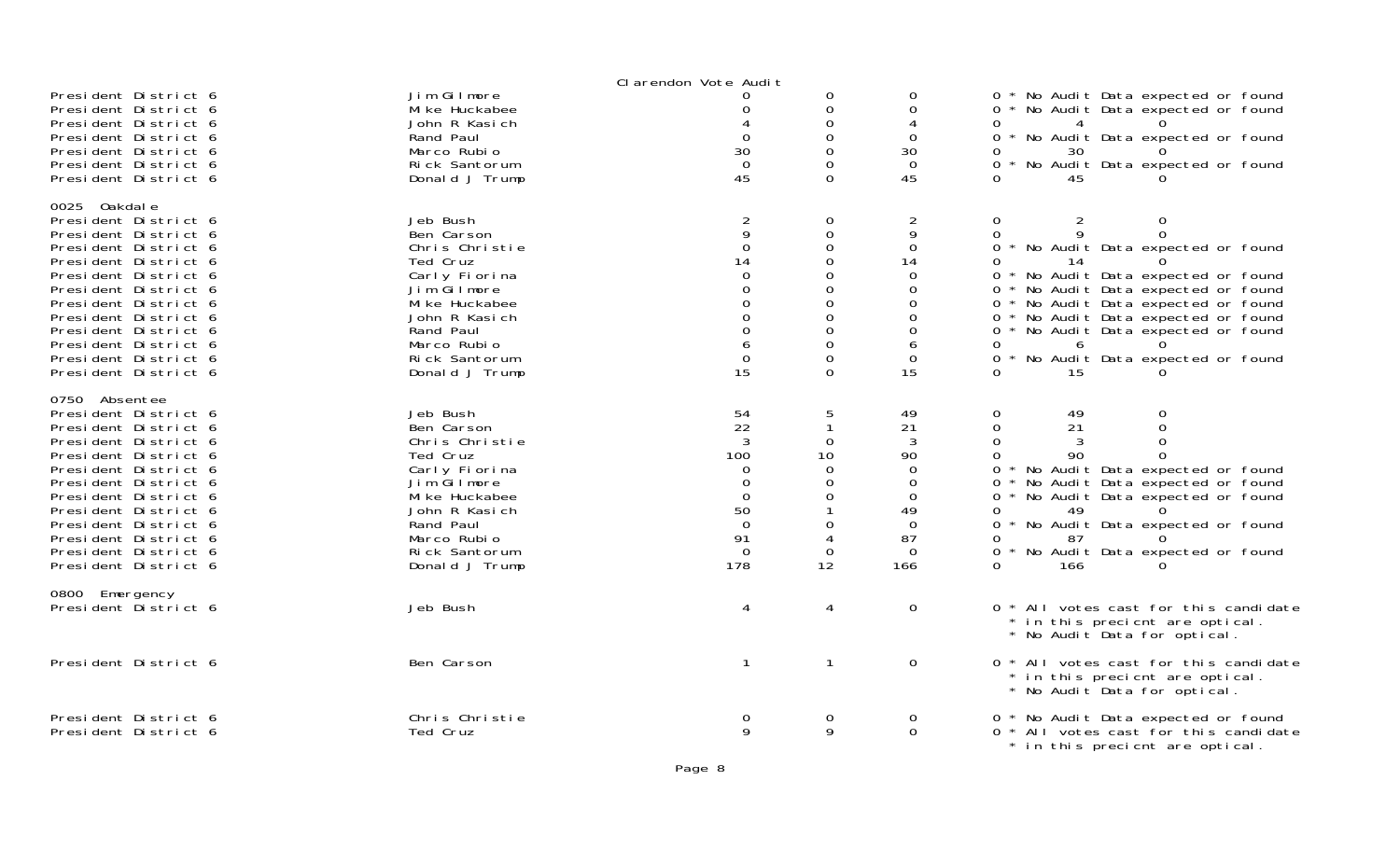\* No Audit Data for optical.

| President District 6<br>President District 6<br>President District 6<br>President District 6                                                                                                                                                                                                                       | Carly Fiorina<br>Jim Gilmore<br>Mi ke Huckabee<br>John R Kasich                                                                                                                        | $\mathbf 0$<br>0<br>0                                                                                                     | 0<br>0<br>0<br>1                                                                    | 0<br>0<br>0<br>$\Omega$                                         | 0 * No Audit Data expected or found<br>0 * No Audit Data expected or found<br>0 * No Audit Data expected or found<br>0 * All votes cast for this candidate<br>* in this precient are optical.<br>* No Audit Data for optical.                                                                                                                                                                                                                                                       |
|--------------------------------------------------------------------------------------------------------------------------------------------------------------------------------------------------------------------------------------------------------------------------------------------------------------------|----------------------------------------------------------------------------------------------------------------------------------------------------------------------------------------|---------------------------------------------------------------------------------------------------------------------------|-------------------------------------------------------------------------------------|-----------------------------------------------------------------|-------------------------------------------------------------------------------------------------------------------------------------------------------------------------------------------------------------------------------------------------------------------------------------------------------------------------------------------------------------------------------------------------------------------------------------------------------------------------------------|
| President District 6<br>President District 6                                                                                                                                                                                                                                                                       | Rand Paul<br>Marco Rubio                                                                                                                                                               | 0<br>$\boldsymbol{\varDelta}$                                                                                             | 0<br>4                                                                              | 0<br>$\Omega$                                                   | 0 * No Audit Data expected or found<br>0 * All votes cast for this candidate<br>* in this precient are optical.<br>* No Audit Data for optical.                                                                                                                                                                                                                                                                                                                                     |
| President District 6<br>President District 6                                                                                                                                                                                                                                                                       | Rick Santorum<br>Donald J Trump                                                                                                                                                        | $\overline{0}$<br>12                                                                                                      | $\overline{0}$<br>12                                                                | 0<br>$\mathbf 0$                                                | 0 * No Audit Data expected or found<br>0 * All votes cast for this candidate<br>* in this precient are optical.<br>* No Audit Data for optical.                                                                                                                                                                                                                                                                                                                                     |
| 0850 Failsafe<br>President District 6<br>President District 6<br>President District 6<br>President District 6<br>President District 6<br>President District 6<br>President District 6<br>President District 6<br>President District 6<br>President District 6<br>President District 6<br>President District 6      | Jeb Bush<br>Ben Carson<br>Chris Christie<br>Ted Cruz<br>Carly Fiorina<br>Jim Gilmore<br>Mi ke Huckabee<br>John R Kasich<br>Rand Paul<br>Marco Rubio<br>Rick Santorum<br>Donald J Trump | 0<br>$\Omega$<br>$\Omega$<br>$\Omega$<br>$\mathbf 0$<br>$\overline{O}$<br>$\mathsf{O}\xspace$<br>$\mathsf{O}\xspace$<br>2 | 0<br>0<br>0<br>0<br>0<br>0<br>0<br>0<br>$\mathbf 0$<br>0<br>$\mathsf 0$<br>$\Omega$ | 0<br>0<br>0<br>0<br>0<br>0<br>$\Omega$<br>0<br>0<br>0<br>0<br>2 | 0 * No Audit Data expected or found<br>0 * No Audit Data expected or found<br>0 * No Audit Data expected or found<br>0 * No Audit Data expected or found<br>0 * No Audit Data expected or found<br>0 * No Audit Data expected or found<br>0 * No Audit Data expected or found<br>0 * No Audit Data expected or found<br>0 * No Audit Data expected or found<br>0 * No Audit Data expected or found<br>$\overline{O}$<br>* No Audit Data expected or found<br>0                      |
| 0900 Provi si onal<br>President District 6<br>President District 6<br>President District 6<br>President District 6<br>President District 6<br>President District 6<br>President District 6<br>President District 6<br>President District 6<br>President District 6<br>President District 6<br>President District 6 | Jeb Bush<br>Ben Carson<br>Chris Christie<br>Ted Cruz<br>Carly Fiorina<br>Jim Gilmore<br>Mi ke Huckabee<br>John R Kasich<br>Rand Paul<br>Marco Rubio<br>Rick Santorum<br>Donald J Trump | 0<br>$\Omega$<br>$\Omega$<br>$\Omega$<br>$\Omega$<br>0<br>$\Omega$<br>$\Omega$                                            | 0<br>0<br>0<br>0<br>0<br>0<br>0<br>0<br>0<br>0<br>0<br>$\Omega$                     | 0<br>0<br>0<br>0<br>0<br>0<br>0<br>0<br>0<br>0<br>0<br>$\Omega$ | 0 * No Audit Data expected or found<br>0 * No Audit Data expected or found<br>0 * No Audit Data expected or found<br>0 * No Audit Data expected or found<br>0 * No Audit Data expected or found<br>0 * No Audit Data expected or found<br>0 * No Audit Data expected or found<br>0 * No Audit Data expected or found<br>0 * No Audit Data expected or found<br>0 * No Audit Data expected or found<br>* No Audit Data expected or found<br>0<br>0 * No Audit Data expected or found |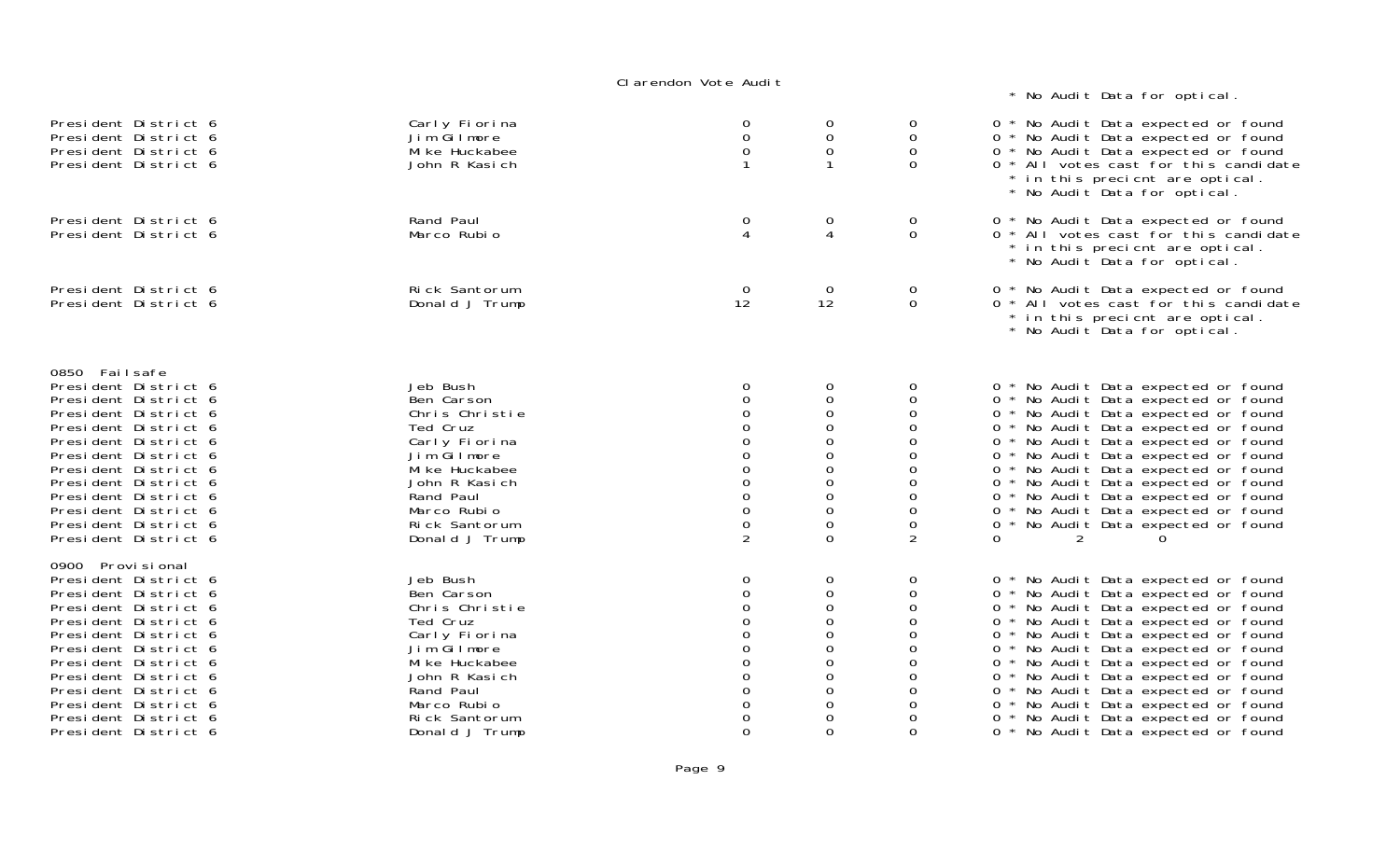| 0950 Failsafe Provisional |                |  |                                                                                                          |
|---------------------------|----------------|--|----------------------------------------------------------------------------------------------------------|
| President District 6      | Jeb Bush       |  | 0 * No Audit Data expected or found                                                                      |
| President District 6      | Ben Carson     |  | 0 * No Audit Data expected or found                                                                      |
| President District 6      | Chris Christie |  | 0 * No Audit Data expected or found                                                                      |
| President District 6      | Ted Cruz       |  | 0 * All votes cast for this candidate<br>* in this precient are optical.<br>* No Audit Data for optical. |
| President District 6      | Carly Fiorina  |  | 0 * No Audit Data expected or found                                                                      |
| President District 6      | Jim Gilmore    |  | $0 *$<br>No Audit Data expected or found                                                                 |
| President District 6      | Mi ke Huckabee |  | 0 * No Audit Data expected or found                                                                      |
| President District 6      | John R Kasich  |  | 0 * All votes cast for this candidate<br>* in this precient are optical.<br>* No Audit Data for optical. |
| President District 6      | Rand Paul      |  | 0 * No Audit Data expected or found                                                                      |
| President District 6      | Marco Rubio    |  | 0 * No Audit Data expected or found                                                                      |
| President District 6      | Rick Santorum  |  | 0 * No Audit Data expected or found                                                                      |
| President District 6      | Donald J Trump |  | 0 * All votes cast for this candidate<br>* in this precient are optical.                                 |

\* No Audit Data for optical.

There was no unmatched audit data

How to read this report.

This is the vote level report. It compares the number of votes cast for each candidate in the tabulation report with the number of ballots cast in the audit data for each candidates in each precinct.

The tabulated values as read from the EL30A report are reported in four categories; Total, Optical (Opt), iVotronic (iVo) and Flash. None of these values on each line are calculated but parsed from the actual report. In the EL30A report all Write-in votes are added together and reported as one candidate name - Write-in. The EL30A does not report individual Write-in candidates.

The Opt totals are the total number of votes cast on paper ballots that were scanned into the optical<br>scanner and transferred to the tabulation computer via memory stick or ZipDisk (depending on the type of device, M100 or M650 used to scan the ballots.) Optical totals should exist only in some but not all of the Virtual Precincts at the bottom of the table.

The iVo totals are the results gathered from the PEBs (Personal Electronic Ballot) which are used to open and close an iVotronic voting machine and, after the polls have closed, gather the ballots cast for transmission to the tabulation system.

The Flash totals are the totals that are read from the flash cards in the rare event that the ballotscannot be copied from the machine to the PEB or from the PEB to the tabulating machine.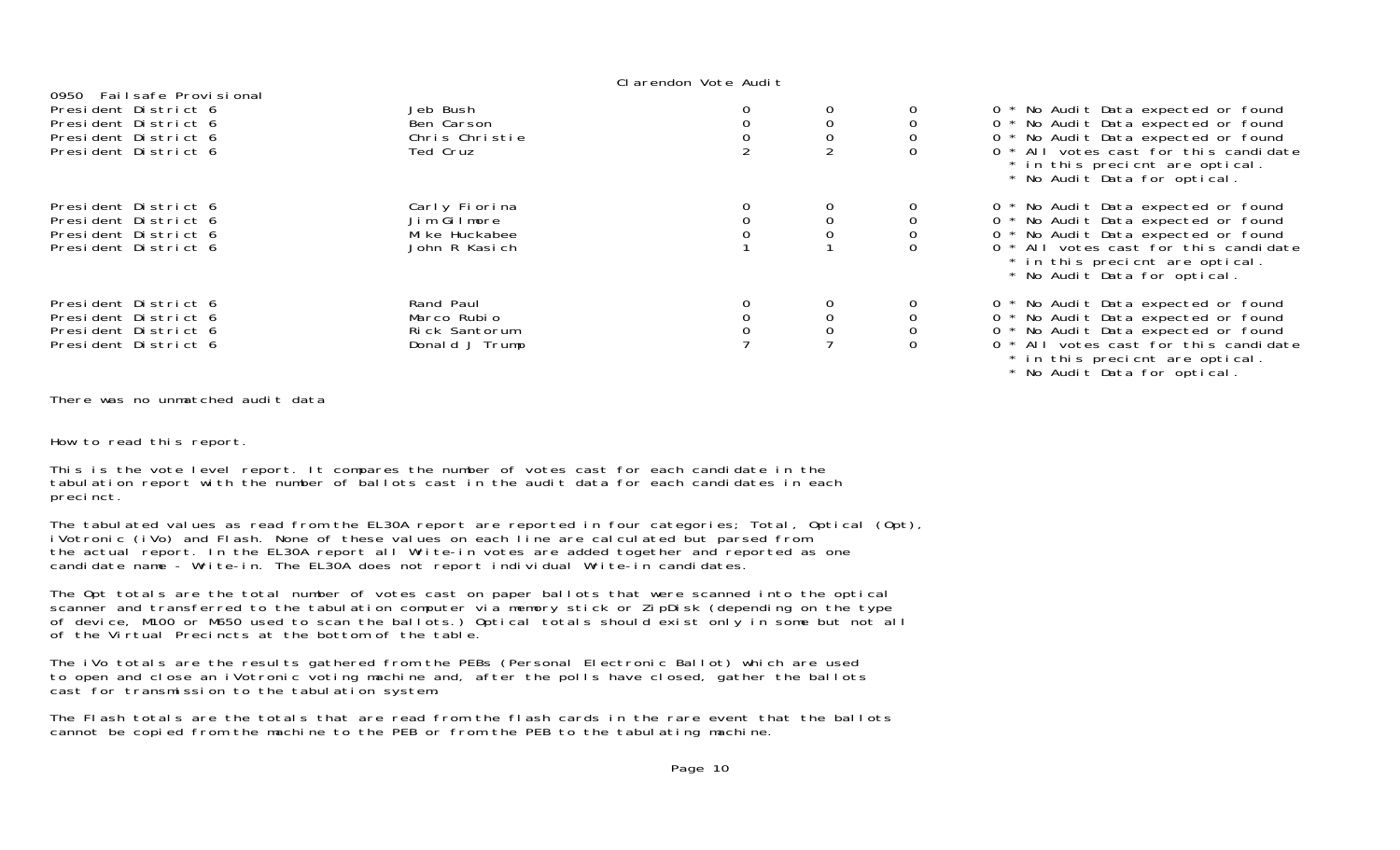The values on the Audit side come from the iVotronic audit data that is read from the flash cards as part of the audit process. That process combines the individual machine data into a master audit file, the EL155 Vote image log.

The EL155 contains a record of all the votes cast on a ballot. The vote images indicate the machine 0counting the number of times a candidate name for a contest appears in a precint we get the number of votes cast in that precinct for that candidates. That number should always match the number of votes cast for that candidate in that contest in the iVo column on the EL30A side of the report.

Optical ballots do not have electonically readable audit files. So if the audit data iVotronic total votes does not match the EL30A iVo value one of two things will occur. The first is if the iVotronic tabulated is zero and the Total tabulated votes match the tabulated Optical votes the following comment is made in the Audit side of the report; All votes cast for this candidate in this precient are optical No Audit Data for optical, or secondly, if the iVotronic total is not zero, a notation indicating which data Audit data In the event a candidate or the combined Write-in candidates did not receive any votes in a precinct the EL30A will report a zero vote count. If there are no votes for this candidate in a precinct in the audit data, the following comment will be placed into the audit report by the auditing software; No Audit Data expected or found.

Finaly the audit software will search the audit data for any votes that were not found on the EL30A report. If it finds some, it will report those vote totals by contest, candidate name and precinct. if it does not find any unmatched audit data it will report; There was no unmatched audit data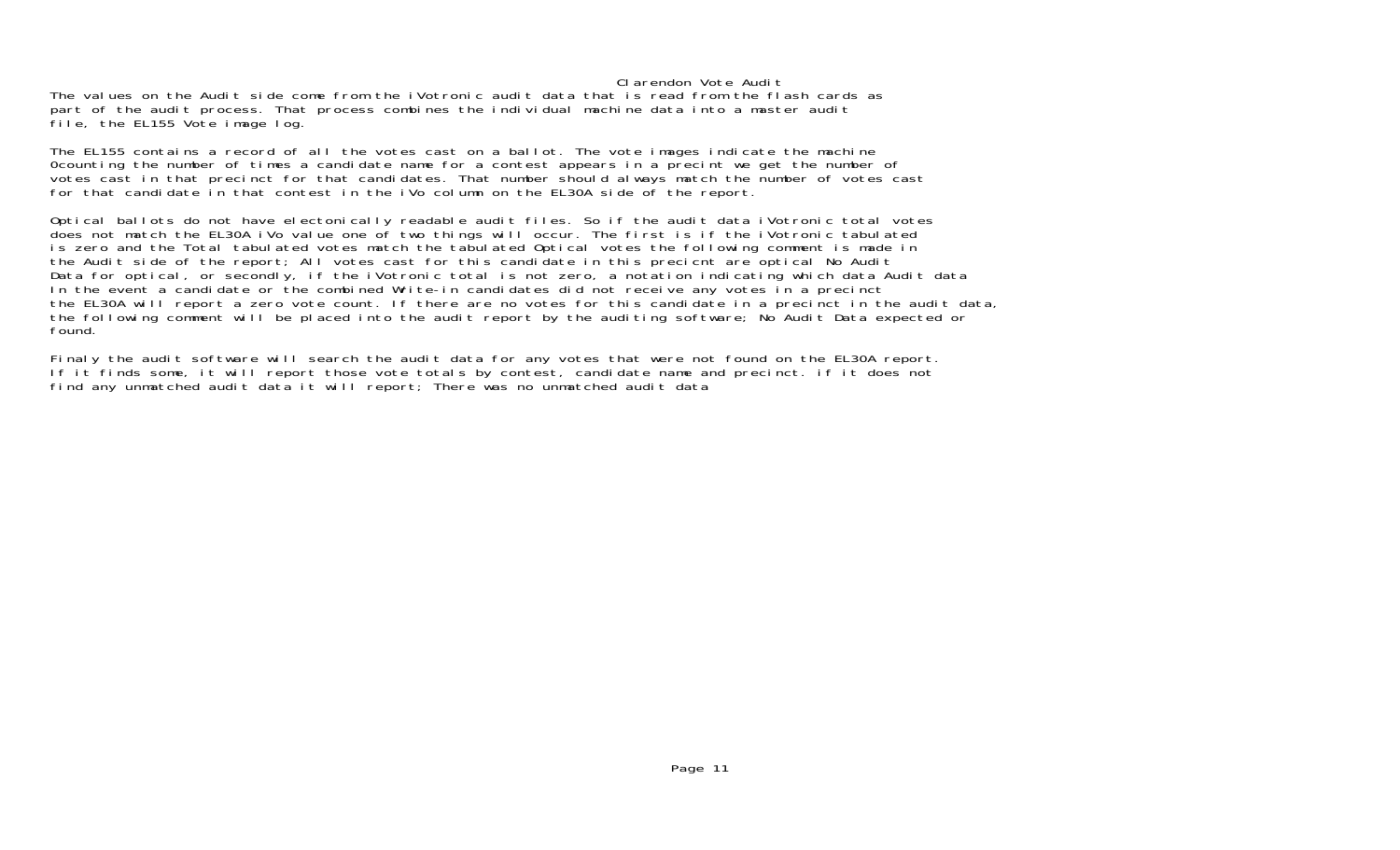Clarendon EL30A45A Comparison Report Election: Republican PPP Audit Date: 9:29:51, Fri Feb 26, 2016

|                                              |                              |       |      | -FI 30A- |      |        |      |     | -FI 45A- |          |        |   |
|----------------------------------------------|------------------------------|-------|------|----------|------|--------|------|-----|----------|----------|--------|---|
| 0ffice                                       | Candi date                   | Party | Tot  | Opt      | i Vo | FI ash | Tot  | 0pt | i Vo     | Flash    | Del ta |   |
| President District 6                         | Jeb Bush                     |       | 359  | Q        | 350  | 0      | 359  |     | 350      | $\Omega$ |        | 0 |
| President District 6<br>President District 6 | Ben Carson<br>Chris Christie |       | 268  |          | 266  |        | 268  |     | 266      |          |        |   |
| President District 6<br>President District 6 | Ted Cruz<br>Carly Fiorina    |       | 1049 |          | 1028 |        | 1049 |     | 1028     |          |        |   |
| President District 6<br>President District 6 | Jim Gilmore<br>Mike Huckabee |       |      |          |      |        |      |     |          |          |        |   |
| President District 6<br>President District 6 | John R Kasich<br>Rand Paul   |       | 245  |          | 242  |        | 245  |     | 242      |          |        |   |
| President District 6<br>President District 6 | Marco Rubio<br>Rick Santorum |       | 797  |          | 789  |        | 797  |     | 789      |          |        |   |
| President District 6                         | Donald J Trump               |       | 1622 | 31       | 1591 |        | 1622 | 31  | 1591     |          |        |   |

How to read this report.

This is EL30A EL45A Crosscheck Report. It sums each candidates vote totals in each precinct in the EL30A Precinct Detail Report and compares it to the EL45A Election Summary Report that contains the tabulated total for each candidate in the county.

The values read from the EL30A report are reported in four categories; Total, Optical (Opt), iVotronic (iVo) and Flash. None of these values on each line are calculated but parsed from the actual report. The total lines are the calculated sums of the individual precince line values.

The Opt totals are the total number of votes cast on paper ballots that were scanned into the optical scanner and transferred to the tabulation computer via memory stick or ZipDisk (depending on the type of device, M100 or M650 used to scan the ballots.) Optical totals should exist only in some but not all of the Virtual Precincts at the bottom of the table.

The iVo totals are the results gathered from the PEBs (Personal Electronic Ballot) which are used to open and close an iVotronic voting machine and, after the polls have closed, gather the ballots cast for transmission to the tabulation system.

The Flash totals are the totals that are read from the flash cards in the rare event that the ballots cannot be copied from the machine to the PEB or from the PEB to the tabulating machine.

The values read from the EL45A report are reported in same four categories; Total, Optical (Opt),<br>iVotronic (iVo) and Flash as the EL30A. Like the EL30A they are parsed from the actual EL45A report. The summary candidate totals are compared against the calculated sums for each candidate from, the EL30A report. Each of the values in each line on the EL30A side must match the same value on the EL45A side and the Delta value must be zero.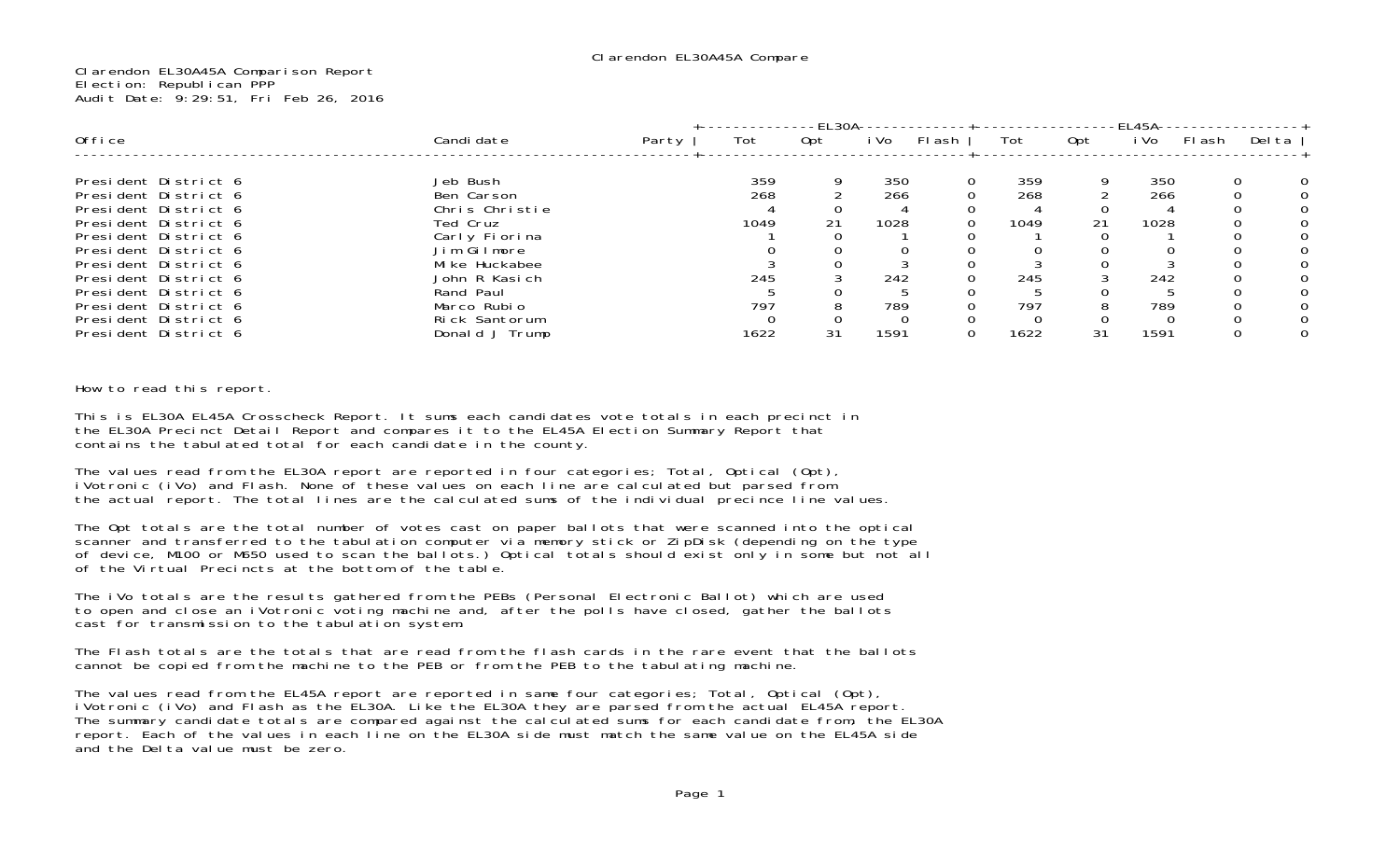Clarendon PEB Use Report Election: Republican PPP Audit Date: 09:29:34, Fri Feb 26, 2016

| Precinct                                                                                                                                                                                               | PEBs Used                                                                                                                                |                            | Comments |  |                                                                                                                                           |  |
|--------------------------------------------------------------------------------------------------------------------------------------------------------------------------------------------------------|------------------------------------------------------------------------------------------------------------------------------------------|----------------------------|----------|--|-------------------------------------------------------------------------------------------------------------------------------------------|--|
| Al col u<br>Barri neau<br>Barrows Mill<br>Bloomville<br>Cal vary<br>Davis Station<br>Harmony<br>Hi cks<br>Home Branch<br>Jordan<br>Manning No. 1<br>Manning NO. 2<br>Manning NO.<br>Manning NO.<br>- 4 | 153680<br>155908<br>155907<br>156180<br>156304<br>156158<br>156054<br>155982<br>156152<br>156183<br>156147<br>156119<br>156131<br>156131 |                            |          |  |                                                                                                                                           |  |
| Manning NO. 5<br>New Zion<br>Paxville<br>Panol a<br>Sardi ni a-Gabl e<br>Summerton NO. 1<br>Summerton NO. 2<br>Summerton NO. 3<br>Turbeville<br>Wilson-Foreston<br>0akdal e<br>Absentee<br>Failsafe    | 156147<br>156322<br>156152<br>156304<br>156128<br>155900<br>155900<br>155900<br>155982<br>156313<br>155907<br>155968<br>155968           | 156000<br>156000<br>156000 |          |  | WARNING: 2 PEBs used to open/close machines<br>WARNING: 2 PEBs used to open/close machines<br>WARNING: 2 PEBs used to open/close machines |  |

### 27 precincts processed

The following precinct(s) have no ballots cast in them: Provisional Note: if there are no ballots cast in a precinct the machines in that precinct cannot be identified so these precinct(s) will not appear in this report.

How to read this report.

This is the PEB Used report. It lists the precints found in the Audit data and lists all the PEBs that were used by the poll workers to open and close the iVotronic machines in that. precinct.

If more than one PEB is used to open and close all the iVotronic machines in a precinct, then the County Election Commission must read ALL the PEBs used in that precinct to assure that they have collected all the ballots from that precinct. A county whose report shows a precinct that has machines open or closed by more than one PEB should double check the Ballot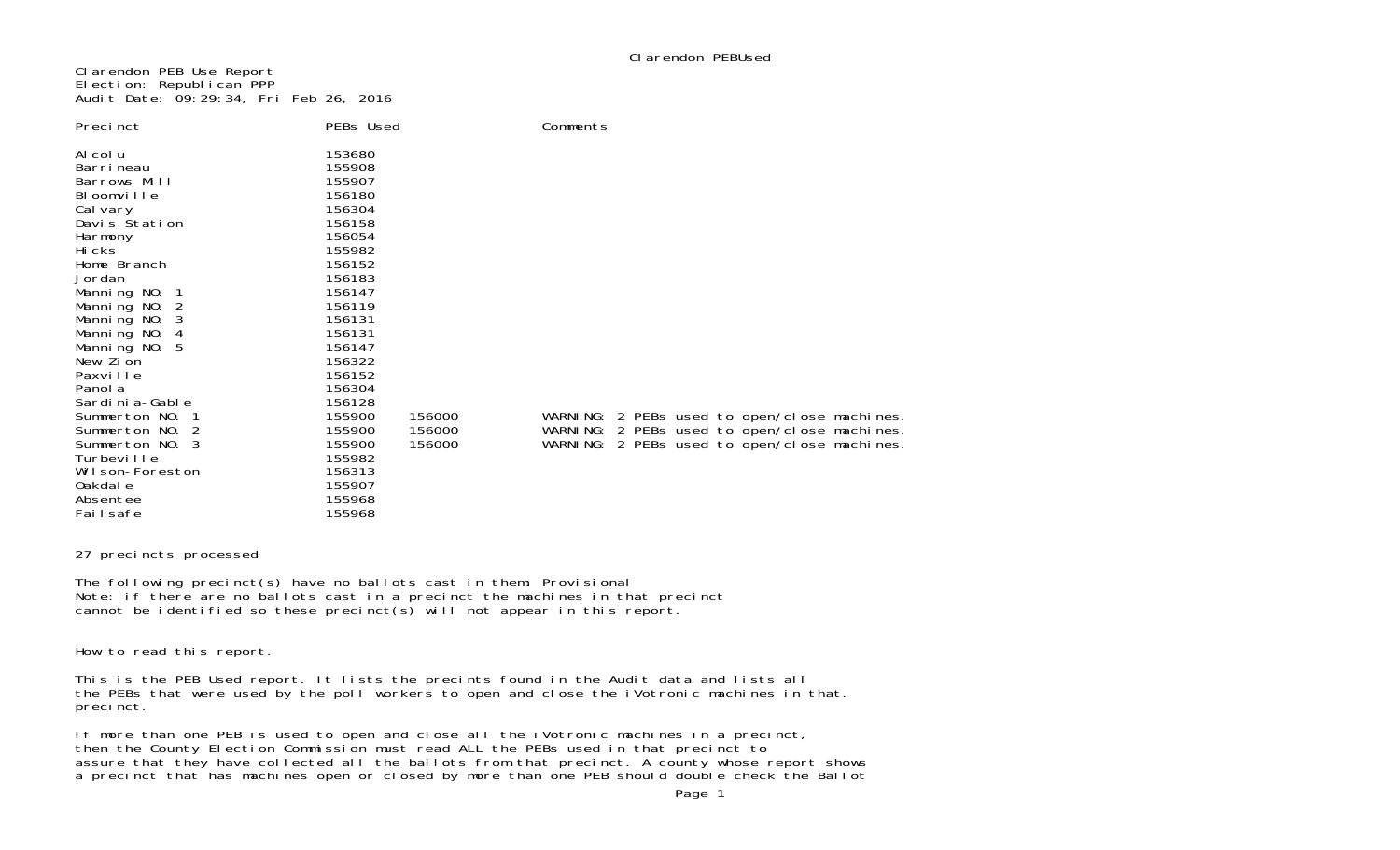Clarendon PEBUsed Audit Report against the iVotronic paper tapes and the Poll Book to make sure that all the ballots have been collected and tabulated.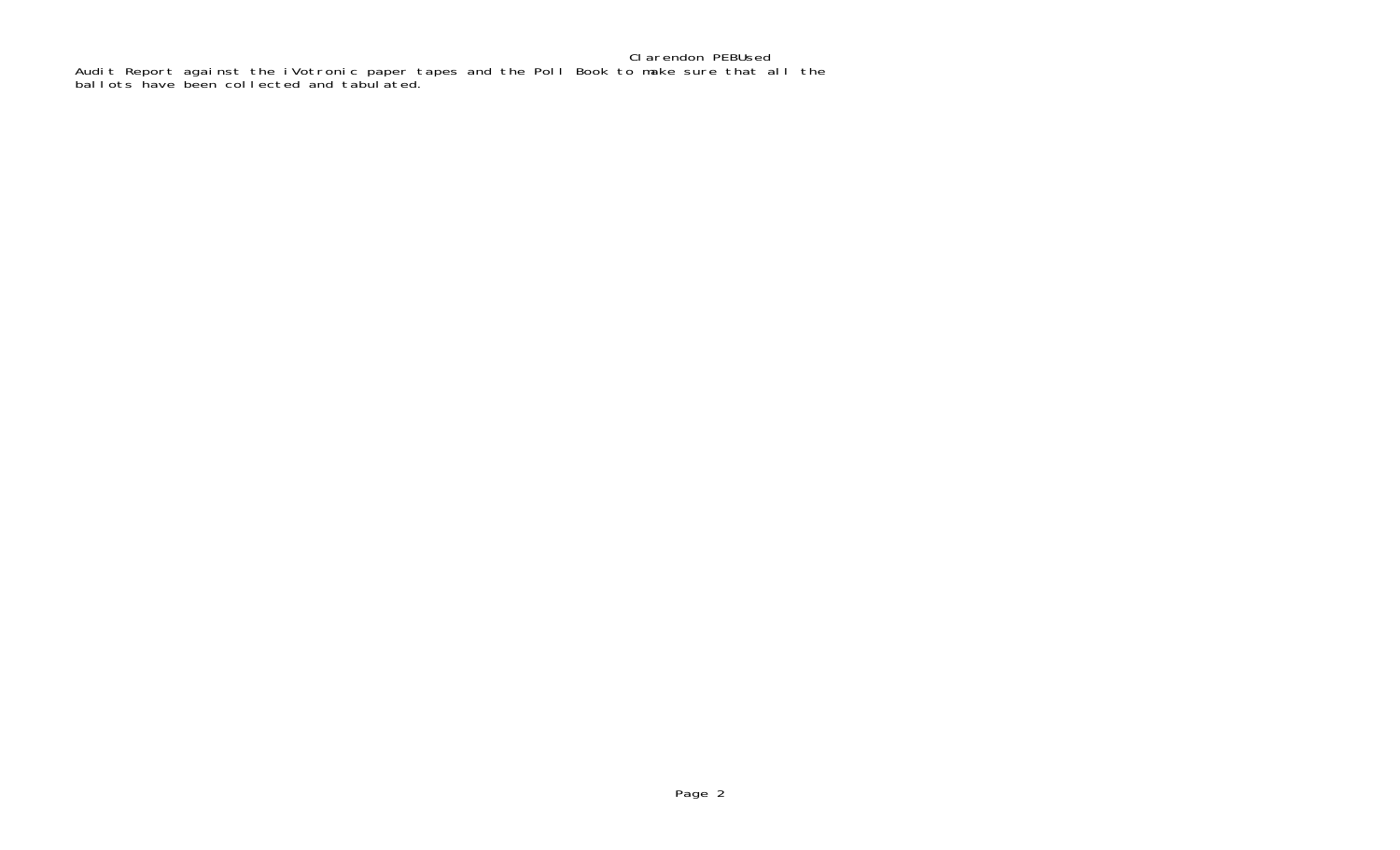Clarendon PEB Exceptions Report Election: Republican PPP Election date: 02/20/2016Audit Date: 09:29:34, Fri Feb 26, 2016

| Op PEB<br>i Vo $#$                                                                                       | Open Time                                                                                                                                  | CI PEB                                                   | Close Time                                                                                                                                 | Exception Type                                                                     | Precinct - Ballots Cast                                                                                                          |
|----------------------------------------------------------------------------------------------------------|--------------------------------------------------------------------------------------------------------------------------------------------|----------------------------------------------------------|--------------------------------------------------------------------------------------------------------------------------------------------|------------------------------------------------------------------------------------|----------------------------------------------------------------------------------------------------------------------------------|
|                                                                                                          | 5121393 156000 02/20/2016 09:16:38                                                                                                         |                                                          | 155900 02/20/2016 19: 22: 41                                                                                                               | $>>$ $0/C$ PEBs $<<$                                                               | Summerton $NO. 1 - 29$<br>Summerton NO. 2 - 1                                                                                    |
|                                                                                                          | 5121393 156000 02/20/2016 09:16:38                                                                                                         | 155900                                                   | 02/20/2016 19: 22: 41                                                                                                                      | Open Time                                                                          | Summerton NO. 3 - 1<br>Summerton NO. 1 - 29<br>Summerton NO. 2 - 1<br>Summerton $NO. 3 - 1$                                      |
|                                                                                                          | 5122853 156152 02/20/2016 11:50:44                                                                                                         |                                                          | 156152 02/20/2016 19:08:00                                                                                                                 | Open Time                                                                          | Home Branch - 32<br>Paxville - 27                                                                                                |
|                                                                                                          | 5123709 155968 01/22/2016 08:46:18                                                                                                         |                                                          | 155968 02/20/2016 19:22:36                                                                                                                 | >>Open Date<<                                                                      | Absentee - 232<br>Failsafe - 2                                                                                                   |
|                                                                                                          | 5123709 155968 01/22/2016 08:46:18                                                                                                         | 155968                                                   | 02/20/2016 19: 22: 36                                                                                                                      | Open Time                                                                          | Absentee - 232<br>Failsafe - 2                                                                                                   |
| 5124500 153680<br>5124718 155968<br>5124718 155968<br>5125978 155968<br>5125978 155968<br>5126989 156131 | 02/20/2016 07:04:03<br>01/22/2016 08:55:59<br>01/22/2016 08:55:59<br>01/22/2016 08:51:34<br>$01/22/2016$ 08: 51: 34<br>02/20/2016 07:48:25 | 153680<br>155968<br>155968<br>155968<br>155968<br>156131 | 02/20/2016 19:11:03<br>02/20/2016 19:18:52<br>02/20/2016 19:18:52<br>02/20/2016 19: 24: 35<br>02/20/2016 19: 24: 35<br>02/20/2016 19:09:36 | Open Time<br>>>Open Date<<<br>Open Time<br>>>Open Date<<<br>Open Time<br>Open Time | Alcolu - 59<br>Absentee - 26<br>Absentee - 26<br>Absentee - 208<br>Absentee - 208<br>Manning NO. $3 - 53$<br>Manning NO. $4 - 9$ |
| 5131952 155907<br>5133471 156313<br>5137958 155907                                                       | 02/20/2016 07:52:24<br>02/19/2016 06: 53: 28<br>02/20/2016 07:08:38                                                                        | 155907<br>156313<br>155907                               | 02/20/2016 20: 22: 03<br>02/20/2016 20: 03: 16<br>02/20/2016 19:06:06                                                                      | Open Time<br>>>Open Date<<<br>Open Time                                            | Barrows Mill - 34<br>Wilson-Foreston - 45<br>Barrows Mill - 1<br>0akdale - 47                                                    |

The following machines(s) have audit records but no ballots were cast on them: 5128788 Because they do not have ballots cast, they cannot be matched to a precinct.

How to read this report.

This is the PEB Exceptions Report. It checks for the following conditions in the iVotronic Event log;

1: A machine that was opened and closed by different PEBs

- 2: A Machine that was not opened on Election Date could be either an absentee or test machine
- 3: A Machine that was not closed on Election Date could have had problem closing
- 4: A Machine that was not opened by 7 am note most Absentee machines will show up here
- 5: A Machine that was closed before 7pm polls close at 7 PM 6: A Machine that was not closed ever.
	-
- 7: A machine that has no ballots cast on it.